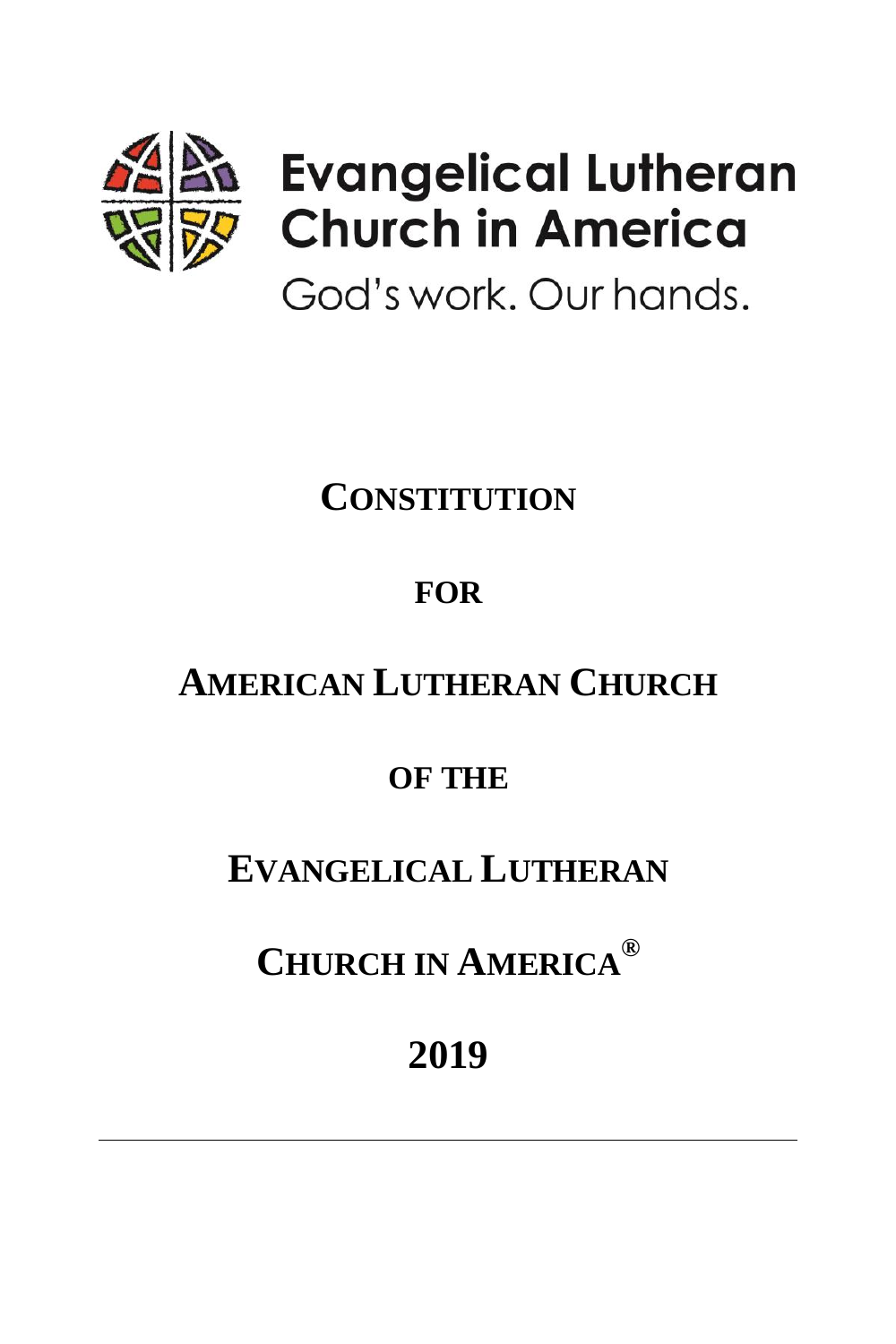### **CONSTITUTION for AMERICAN LUTHERAN CHURCH of the EVANGELICAL LUTHERAN CHURCH IN AMERICA®**

#### **\*PREAMBLE**\*

We, baptized members of the Church of Christ, responding in faith to the call of the Holy Spirit through the Gospel, desiring to unite together to preach the Word, administer the sacraments, and carry out God's mission, do hereby adopt this constitution and solemnly pledge ourselves to be governed by its provisions. In the name of the Father and of the Son and of the Holy Spirit.

#### **Chapter 1.**

#### **NAME AND INCORPORATION**

- **C1.01.** The name of this congregation shall be American Lutheran Church.
- **C1.02.** For the purpose of this constitution and the accompanying bylaws, the congregation of American Lutheran Church is hereinafter designated as "this congregation."
- **C1.11.** This congregation shall be incorporated under the laws of the State of Iowa.

#### **Chapter 2.**

#### **CONFESSION OF FAITH**

- **\*C2.01.** This congregation confesses the Triune God, Father, Son, and Holy Spirit.
- **\*C2.02.** This congregation confesses Jesus Christ as Lord and Savior and the Gospel as the power of God for the salvation of all who believe.
	- a. Jesus Christ is the Word of God incarnate, through whom everything was made and through whose life, death, and resurrection God fashions a new creation.
	- b. The proclamation of God's message to us as both Law and Gospel is the Word of God, revealing judgment and mercy through word and deed, beginning with the Word in creation, continuing in the history of Israel, and centering in all its fullness in the person and work of Jesus Christ.

 $\overline{a}$ 

<sup>\*</sup> Required provision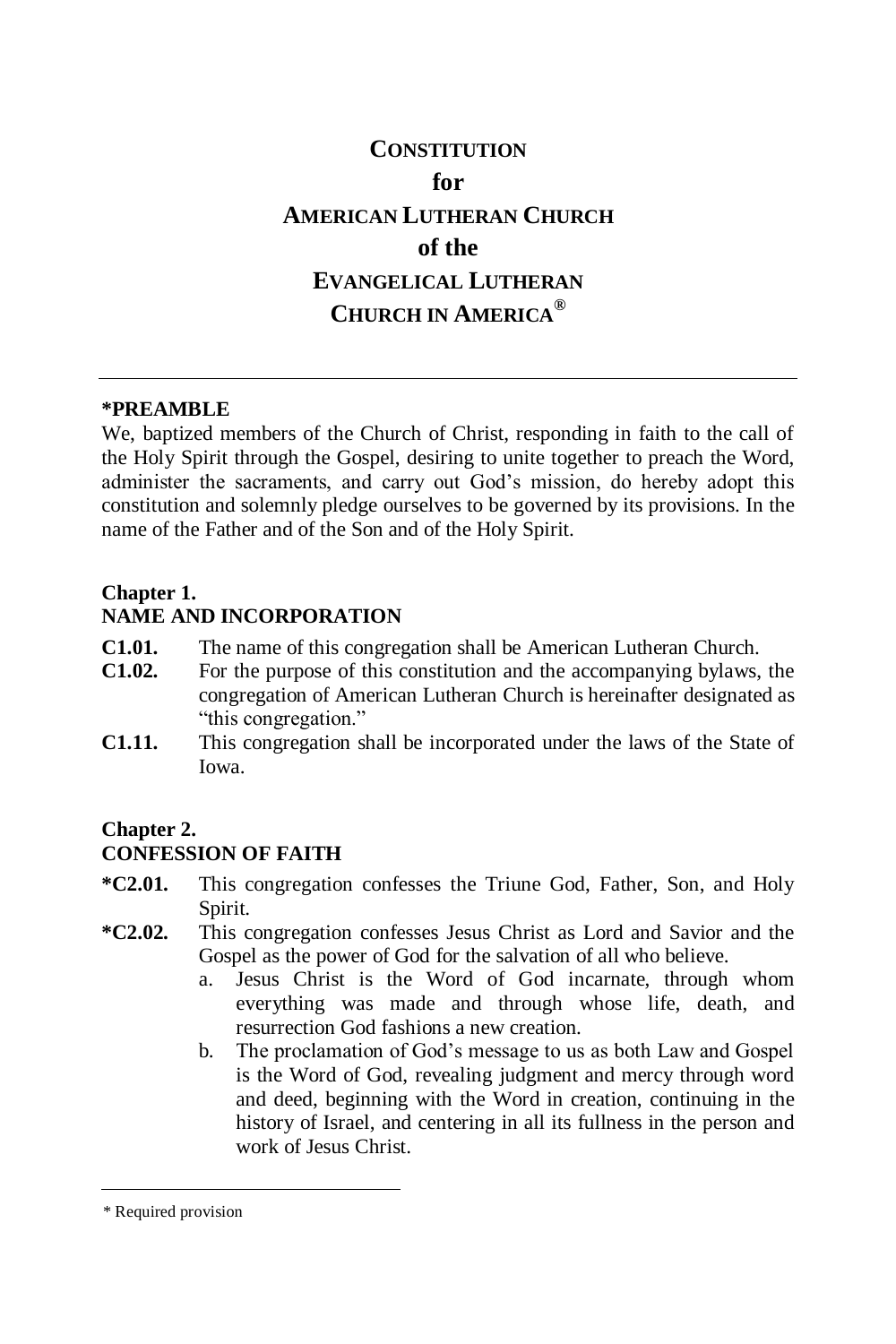- c. The canonical Scriptures of the Old and New Testaments are the written Word of God. Inspired by God's Spirit speaking through their authors, they record and announce God's revelation centering in Jesus Christ. Through them God's Spirit speaks to us to create and sustain Christian faith and fellowship for service in the world.
- **C2.02.A19** Conflicting Loyalties
	- a. This congregation rejects all fellowship with organizations, secret or open, which are avowedly religious or which practice forms of religion without confessing faith in the Triune God and in Jesus Christ as the eternal Son Of God, incarnate to be our only Savior from sin and thus teach salvation by works.
	- b. Ceremonies of lodges or other such organization shall not be permitted in the church or on the church premises of this congregation.
	- c. The pastor of this congregation shall take no part in any such ceremonies, even if they are conducted outside of the church premises.
- **\*C2.03.** This congregation accepts the canonical Scriptures of the Old and New Testaments as the inspired Word of God and the authoritative source and norm of its proclamation, faith, and life.
- **\*C2.04.** This congregation accepts the Apostles', Nicene, and Athanasian Creeds as true declarations of the faith of this congregation.
- **\*C2.05.** This congregation accepts the Unaltered Augsburg Confession as a true witness to the Gospel, acknowledging as one with it in faith and doctrine all churches that likewise accept the teachings of the Unaltered Augsburg Confession.
- **\*C2.06.** This congregation accepts the other confessional writings in the Book of Concord, namely, the Apology of the Augsburg Confession, the Smalcald Articles and the Treatise, the Small Catechism, the Large Catechism, and the Formula of Concord, as further valid interpretations of the faith of the Church.
- **\*C2.07.** This congregation confesses the Gospel, recorded in the Holy Scripture and confessed in the ecumenical creeds and Lutheran confessional writings, as the power of God to create and sustain the Church for God's mission in the world.

#### **Chapter 3.**

#### **NATURE OF THE CHURCH**

- **\*C3.01.** All power in the Church belongs to our Lord Jesus Christ, its head. All actions of this congregation are to be carried out under his rule and authority.
- **\*C3.02.** This church confesses the one, holy, catholic, and apostolic Church and is resolved to serve Christian unity throughout the world.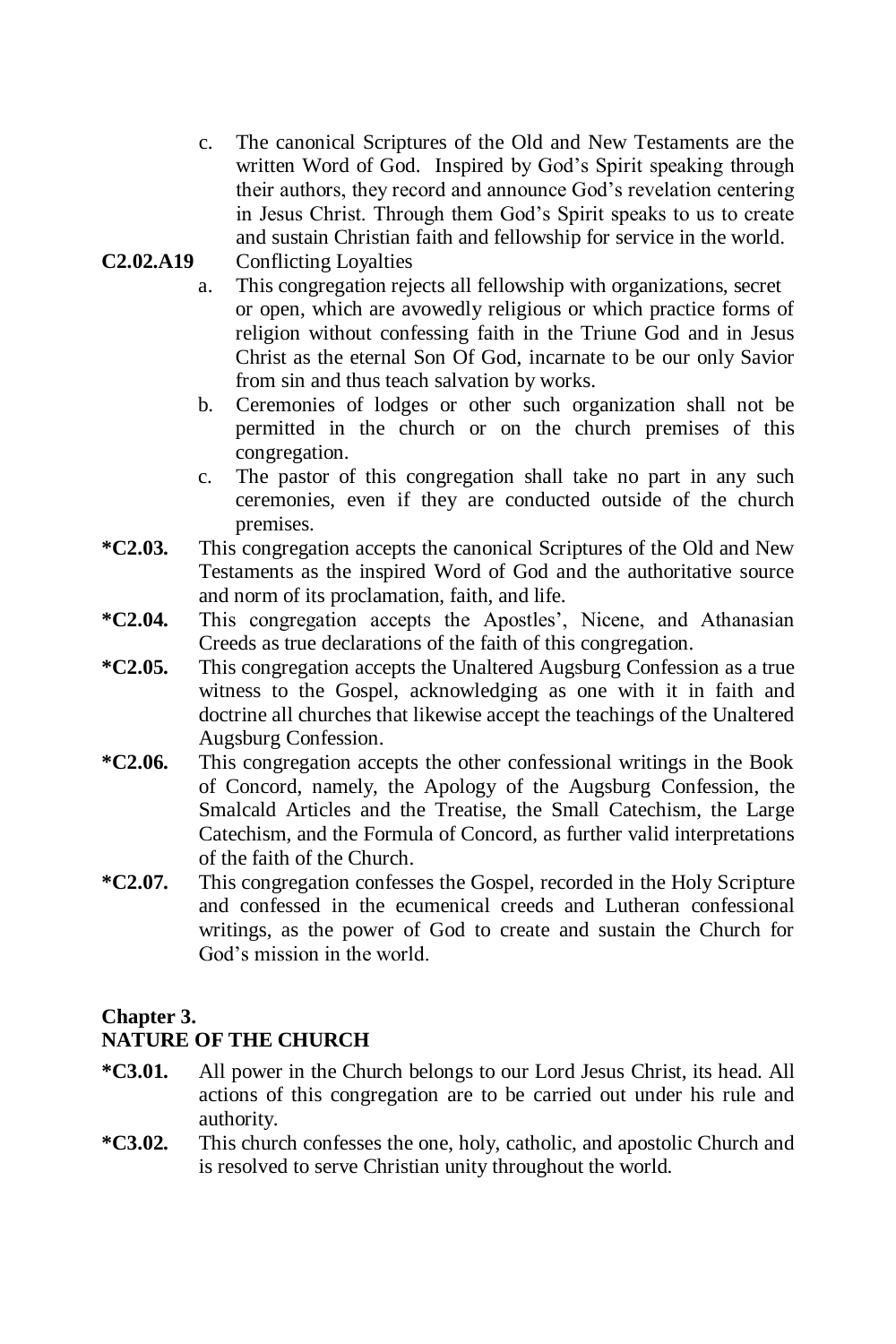- **\*C3.03.** The Church exists both as an inclusive fellowship and as local congregations gathered for worship and Christian service. Congregations find their fulfillment in the universal community of the Church, and the universal Church exists in and through congregations. The Evangelical Lutheran Church in America, therefore, derives its character and powers both from the sanction and representation of its congregations and from its inherent nature as an expression of the broader fellowship of the faithful. In length, it acknowledges itself to be in the historic continuity of the communion of saints; in breadth, it expresses the fellowship of believers and congregations in our day.
- **\*C3.04.** This church, inspired and led by the Holy Spirit, participates in The Lutheran World Federation as a global communion of churches, engaging in faithful witness to the gospel of Jesus Christ and in service for the sake of God's mission in the world.
- **\*C3.05.** The name Evangelical Lutheran Church in America (ELCA or "this church") as used herein refers in general references to this whole church, including its three expressions: congregations, synods, and the churchwide organization. The name Evangelical Lutheran Church in America is also the name of the corporation of the churchwide organization to which specific references may be made herein.

#### **Chapter 4. STATEMENT OF PURPOSE**

- **\*C4.01.** The Church is a people created by God in Christ, empowered by the Holy Spirit, called and sent to bear witness to God's creative, redeeming, and sanctifying activity in the world.
- **\*C4.02.** To participate in God's mission, this congregation as a part of the Church shall:
	- a. Worship God in proclamation of the Word and administration of the sacraments and through lives of prayer, praise, thanksgiving, witness, and service.
	- b. Proclaim God's saving Gospel of justification by grace for Christ's sake through faith alone, according to the apostolic witness in the Holy Scripture, preserving and transmitting the Gospel faithfully to future generations.
	- c. Carry out Christ's Great Commission by reaching out to all people to bring them to faith in Christ and by doing all ministry with a global awareness consistent with the understanding of God as Creator, Redeemer, and Sanctifier of all.
	- d. Serve in response to God's love to meet human needs, caring for the sick and the aged, advocating dignity and justice for all people, working for peace and reconciliation among the nations, standing with the poor and powerless, and committing itself to their needs.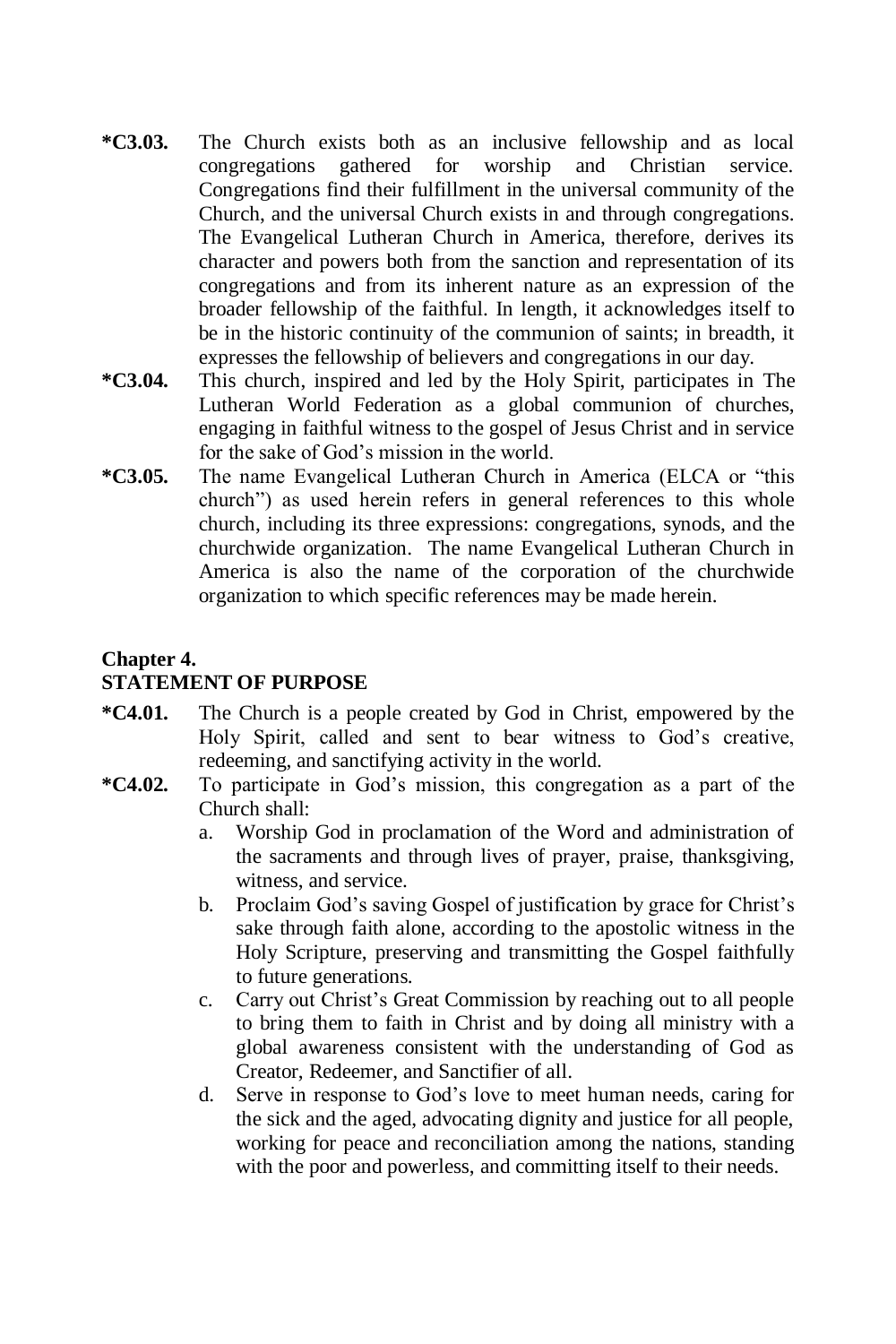- e. Nurture its members in the Word of God so as to grow in faith and hope and love, to see daily life as the primary setting for the exercise of their Christian calling, and to use the gifts of the Spirit for their life together and for their calling in the world.
- f. Manifest the unity given to the people of God by living together in the love of Christ and by joining with other Christians in prayer and action to express and preserve the unity which the Spirit gives.
- **\*C4.03.** To fulfill these purposes, this congregation shall:
	- a. Provide services of worship at which the Word of God is preached and the sacraments are administered.
	- b. Provide pastoral care and assist all members to participate in this ministry.
	- c. Challenge, equip, and support all members in carrying out their calling in their daily lives and in their congregation.
	- d. Teach the Word of God.
	- e. Witness to the reconciling Word of God in Christ, reaching out to all people.
	- f. Respond to human need, work for justice and peace, care for the sick and the suffering, and participate responsibly in society.
	- g. Motivate its members to provide financial support for the congregation's ministry and the ministry of other parts of the Evangelical Lutheran Church in America.
	- h. Foster and participate in interdependent relationships with other congregations, the synod, and the churchwide organization of the Evangelical Lutheran Church in America.
	- i. Foster and participate in ecumenical relationships consistent with churchwide policy.
- **C4.03.01** Clergy of other denominations may occasionally assist with services in this congregation with the approval of the Congregational Council and the pastor, providing it does not conflict with policy of the Evangelical Lutheran Church in America.
- **\*C4.04.** This congregation shall develop an organizational structure to be described in the bylaws. The Congregation Council shall prepare descriptions of the responsibilities of each committee, task force, or other organizational group and shall review their actions.
- **\*C4.05.** This congregation shall, from time to time, adopt a mission statement which will provide specific direction for its programs.
- **\*C4.06.** References herein to the nature of the relationship between the three expressions of this church—congregations, synods, and the churchwide organization—as being interdependent or as being in a partnership relationship describe the mutual responsibility of these expressions in God's mission and the fulfillment of the purposes of this church as described in this chapter, and do not imply or describe the creation of partnerships, co-ventures, agencies, or other legal relationships recognized in civil law.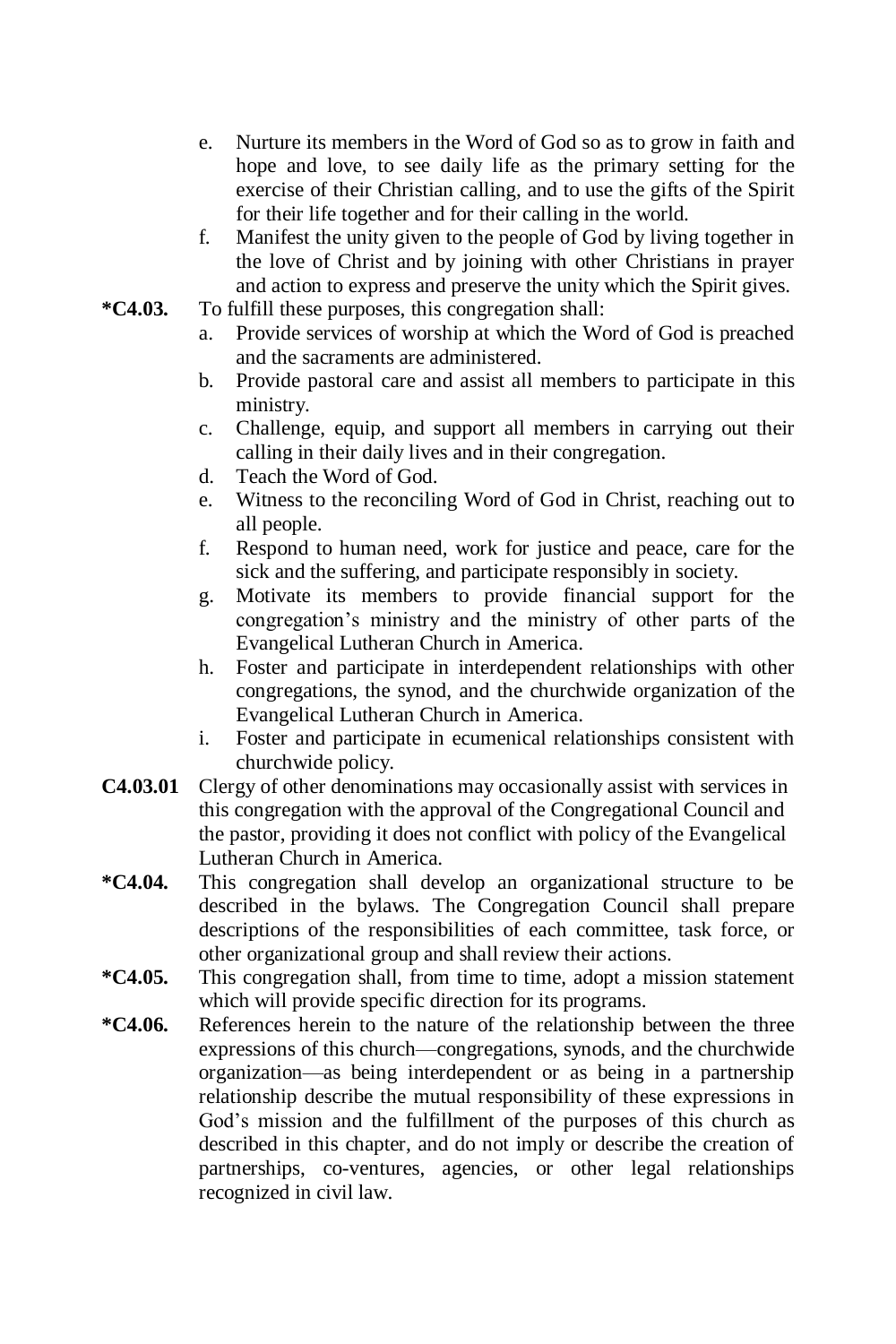**Chapter 5.**

#### **POWERS OF THE CONGREGATION**

- **\*C5.01.** The powers of this congregation are those necessary to fulfill its purpose.
- **\*C5.02.** The powers of this congregation are vested in the Congregation Meeting called and conducted as provided in this constitution and bylaws.
- **\*C5.03.** Only such authority as is delegated to the Congregation Council or other organizational units in this congregation's governing documents is recognized. All remaining authority is retained by the congregation. The congregation is authorized to:
	- a. call a pastor as provided in Chapter 9;
	- b. terminate the call of a pastor as provided in Chapter 9;
	- c. call a minister of Word and Service;
	- d. terminate the call of a minister of Word and Service in conformity with the constitution of the Evangelical Lutheran Church in America;
	- e. adopt amendments to the constitution, as provided in Chapter 16, amendments to the bylaws, as specified in Chapter 17, and continuing resolutions, as provided in Chapter 18;
	- f. approve the annual budget;
	- g. acquire real and personal property by gift, devise, purchase, or other lawful means;
	- h. hold title to and use its property for any and all activities consistent with its purpose;
	- i. sell, mortgage, lease, transfer, or otherwise dispose of its property by any lawful means;
	- j. elect its Congregation Council, boards, and committees, and require the members of the council to carry out their duties in accordance with the constitution, bylaws, and continuing resolutions; and
	- k. terminate its relationship with the Evangelical Lutheran Church in America as provided in Chapter 6.
- **\*C5.04.** This congregation shall choose from among its voting members laypersons to serve as voting members of the Synod Assembly as well as persons to represent it at meetings of any conference, cluster, coalition, or other area subdivision of which it is a member. The number of persons to be elected by the congregation and other qualifications shall be as prescribed in guidelines established by the Northeastern Iowa Synod of the Evangelical Lutheran Church in America.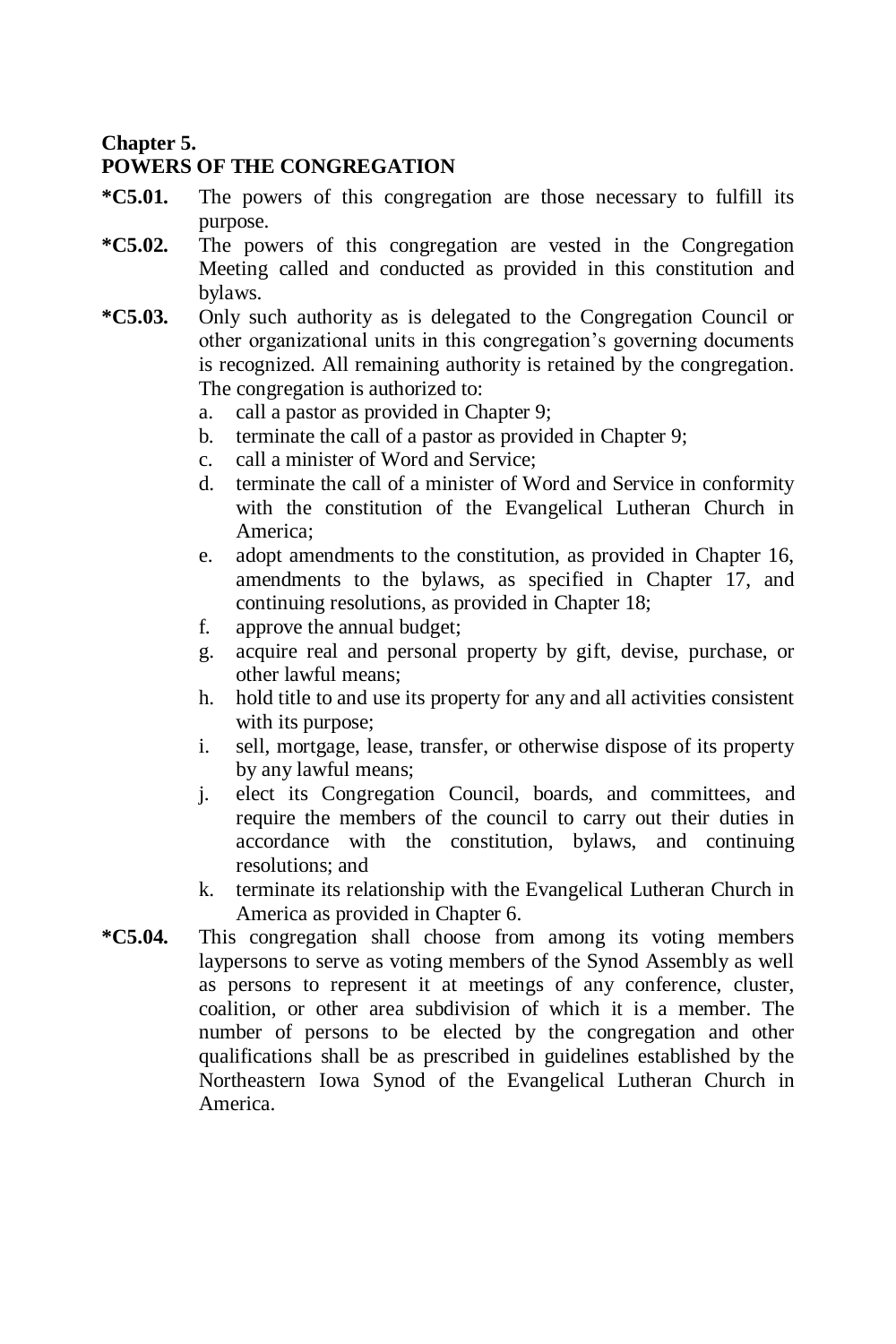#### **Chapter 6. CHURCH AFFILIATION**

- **\*C6.01.** This congregation shall be an interdependent part of the Evangelical Lutheran Church in America or its successor, and of the Northeastern Iowa Synod of the Evangelical Lutheran Church in America. This congregation is subject to the discipline of the Evangelical Lutheran Church in America.
- **\*C6.02.** This congregation accepts the Confession of Faith and agrees to the purposes of the Evangelical Lutheran Church in America and shall act in accordance with them.
- **\*C6.03.** This congregation acknowledges its relationship with the Evangelical Lutheran Church in America in which:
	- a. This congregation agrees to be responsible for its life as a Christian community.
	- b. This congregation pledges its financial support and participation in the life and mission of the Evangelical Lutheran Church in America.
	- c. This congregation agrees to call pastoral leadership from the roster of Ministers of Word and Sacrament of the Evangelical Lutheran Church in America in accordance with its call procedures except in special circumstances and with the approval of the bishop of the synod. These special circumstances are limited either to calling a candidate approved for the roster of Ministers of Word and Sacrament of the Evangelical Lutheran Church in America or to contracting for pastoral services with a minister of Word and Sacrament of a church body with which the Evangelical Lutheran Church in America officially has established a relationship of full communion.
	- d. This congregation agrees to consider ministers of Word and Service for call to other staff positions in the congregation according to the procedures of the Evangelical Lutheran Church in America.
	- e. This congregation agrees to file this constitution and any subsequent changes to this constitution with the synod for review to ascertain that all of its provisions are in agreement with the constitution and bylaws of the Evangelical Lutheran Church in America and with the constitution of the synod.
- **\*C6.04.** Affiliation with the Evangelical Lutheran Church in America may be terminated as follows:
	- a. This congregation takes action to dissolve.
	- b. This congregation ceases to exist.
	- c. This congregation is removed from membership in the Evangelical Lutheran Church in America according to the procedures for discipline of the Evangelical Lutheran Church in America.
	- d. This congregation follows the procedures outlined in \*C6.05.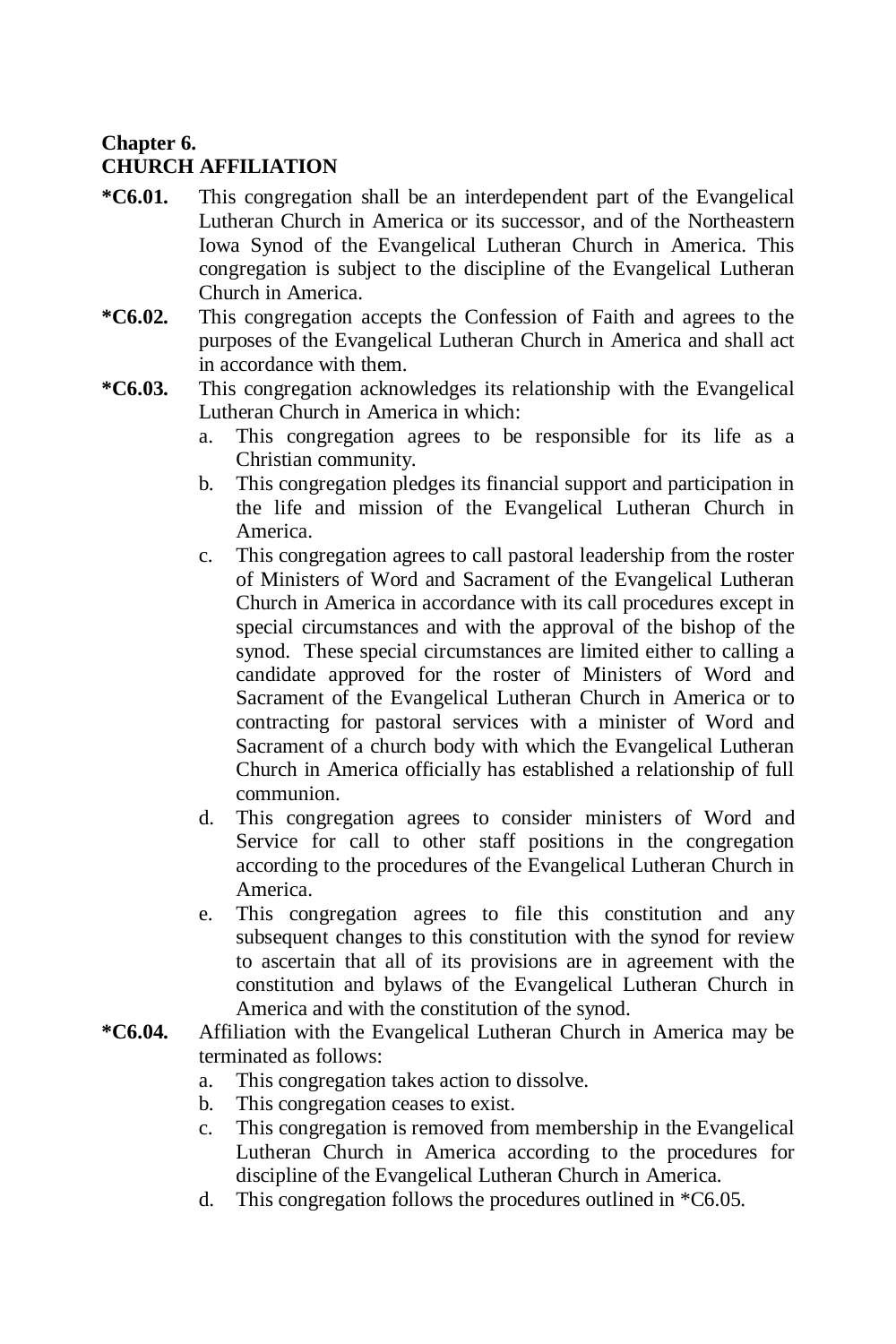- **\*C6.05.** This congregation may terminate its relationship with the Evangelical Lutheran Church in America by the following procedure:
	- a. A resolution indicating the intent to terminate its relationship must be adopted at a legally called and conducted special meeting of the congregation by a two-thirds vote of the voting members present. Such meeting may be held no sooner than 30 days after written notice of the meeting is received by the bishop of the synod, during which time the congregation shall consult with the bishop and the bishop's designees, if any. The times and manner of the consultation shall be determined by the bishop in consultation with the Congregation Council. Unless he or she is a voting member of the congregation, the bishop and the bishop's designees, if any, shall have voice but not vote at the meeting.
	- b. The secretary of the congregation shall submit a copy of the resolution to the bishop, attesting that the special meeting was legally called and conducted and certifying the outcome of the vote, and shall mail a copy of the resolution to voting members of the congregation. This notice shall be submitted within 10 days after the resolution has been adopted.
	- c. The bishop of the synod and the congregation shall continue in consultation, as specified in paragraph a. above, during a period of at least 90 days after receipt by the synod of the notice as specified in paragraph b. above.
	- d. If the congregation, after such consultation, still seeks to terminate its relationship, such action may be taken at a legally called and conducted special meeting by a two-thirds vote of the voting members present. Notice of the meeting shall be mailed to all voting members and to the bishop at least 10 days in advance of the meeting. Unless he or she is a voting member of the congregation, the bishop and the bishop's designees, if any, shall have voice but not vote at the meeting.
	- e. A copy of the resolution, attesting that the special meeting was legally called and conducted and certifying the outcome of the vote, shall be sent to the bishop within 10 days after the resolution has been adopted, at which time the relationship between the congregation and this church shall be terminated subject to paragraph g. below. Unless this notification to the bishop also certifies that the congregation has voted by a two-thirds vote to affiliate with another Lutheran denomination, the congregation will be conclusively presumed to be an independent or non-Lutheran church.
	- f. Notice of termination shall be forwarded by the bishop to the secretary of the ELCA, who shall report the termination to the Churchwide Assembly.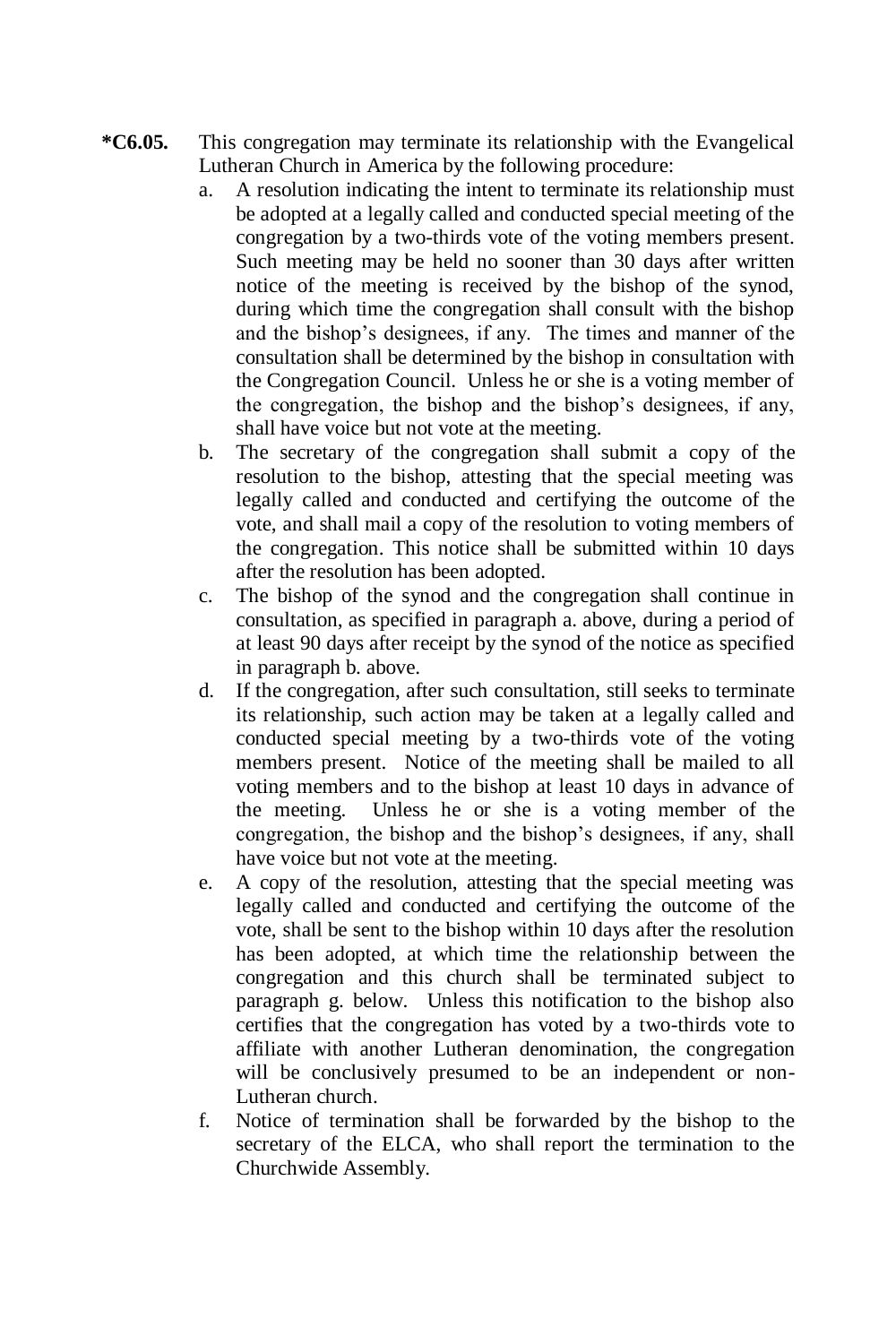- g. This congregation shall abide by these covenants by and among the three expressions of this church:
	- 1) Congregations seeking to terminate their relationship with this church which fail or refuse to comply with each of the foregoing provisions in \*C6.05.shall be required to receive Synod Council approval before terminating their membership in this church.
	- 2) Congregations which had been members of the Lutheran Church in America shall be required, in addition to complying with the foregoing provisions in \*C6.05., to receive synodical approval before terminating their membership in this church.
	- 3) Congregations established by the Evangelical Lutheran Church in America shall be required, in addition to complying with the foregoing provisions in \*C6.05., to satisfy all financial obligations to this church and receive Synod Council approval before terminating their membership in this church.
- h. If this congregation fails to achieve the required two-thirds vote of voting members present at the congregation's first meeting as specified in paragraph a. above, another special meeting to consider termination of relationship with this church may be called no sooner than six months after that first meeting. If this congregation fails to achieve the required two-thirds vote of voting members present at the congregation's second meeting as specified in paragraph d. above, another attempt to consider termination of relationship with this church must follow all requirements of \*C6.05.and may begin no sooner than six months after that second meeting.
- **\*C6.06.** If this congregation considers relocation, it shall confer with the bishop of the synod in which it is territorially located and the appropriate unit of the churchwide organization before any steps are taken leading to such action. The approval of the Synod Council shall be received before any such action is effected.
- **\*C6.07.** If this congregation considers developing an additional site to be used regularly for worship, it shall confer with the bishop of the synod in which it is territorially located and the appropriate unit of the churchwide organization before any steps are taken leading to such action.

#### **Chapter 7. PROPERTY OWNERSHIP**

**\*C7.01.** If this congregation ceases to exist, title to undisposed property shall pass to the Northeastern Iowa Synod of the Evangelical Lutheran Church in America.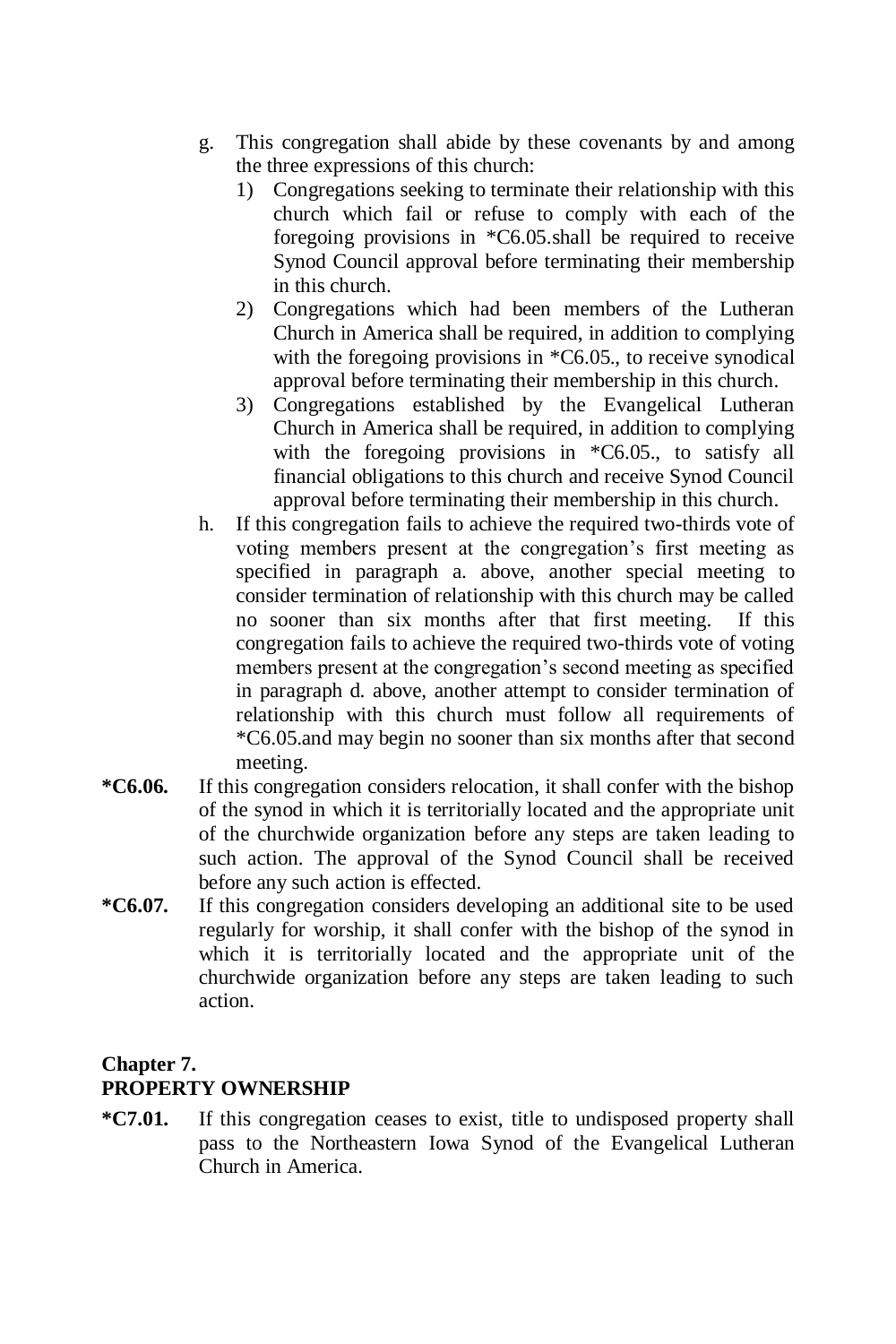- **C7.01.01.** Title to all real or personal property acquired by the congregation, its organizations, or individuals for use by the congregation and its organizations, shall be held by the congregation.
- **C7.01.02**. Real property shall not be purchased or disposed of in any manner except by resolution adopted by not less than two-thirds majority vote of all the members present and voting at a legally called meeting of the congregation.
- **\*C7.02.** If this congregation is removed from membership in the Evangelical Lutheran Church in America according to its procedure for discipline, title to property shall continue to reside in this congregation.
- **\*C7.03.** If two-thirds of the voting members of this congregation present at a legally called and conducted special meeting of this congregation vote to transfer to another Lutheran church body, title to property shall continue to reside in this congregation, provided the process for termination of relationship in \*C6.05.has been followed. Before this congregation takes action to transfer to another Lutheran church body, it shall consult with representatives of the Northeastern Iowa Synod.
- **\*C7.04.** If two-thirds of the voting members of this congregation present at a legally called and conducted special meeting of this congregation vote to become independent or relate to a non-Lutheran church body and have followed the process for termination of relationship in  $*C6.05$ . title to property of this congregation shall continue to reside in this congregation only with the consent of the Synod Council. The Synod Council, after consultation with this congregation by the established synodical process, may give approval to the request to become independent or to relate to a non-Lutheran church body, in which case title shall remain with the majority of this congregation. If the Synod Council fails to give such approval, title shall remain with those members who desire to continue as a congregation of the Evangelical Lutheran Church in America.

#### **Chapter 8. MEMBERSHIP**

- **\*C8.01.** Members of this congregation shall be those baptized persons on the roll of this congregation at the time that this constitution is adopted and those who are admitted thereafter and who have declared and maintain their membership in accordance with the provisions of this constitution and its bylaws.
- **C8.01.01** Admission to baptized membership:
	- a. Children, one or both of whose parents or guardians are members of this congregation, shall, upon receiving Christian baptism, be received as baptized members of this congregation.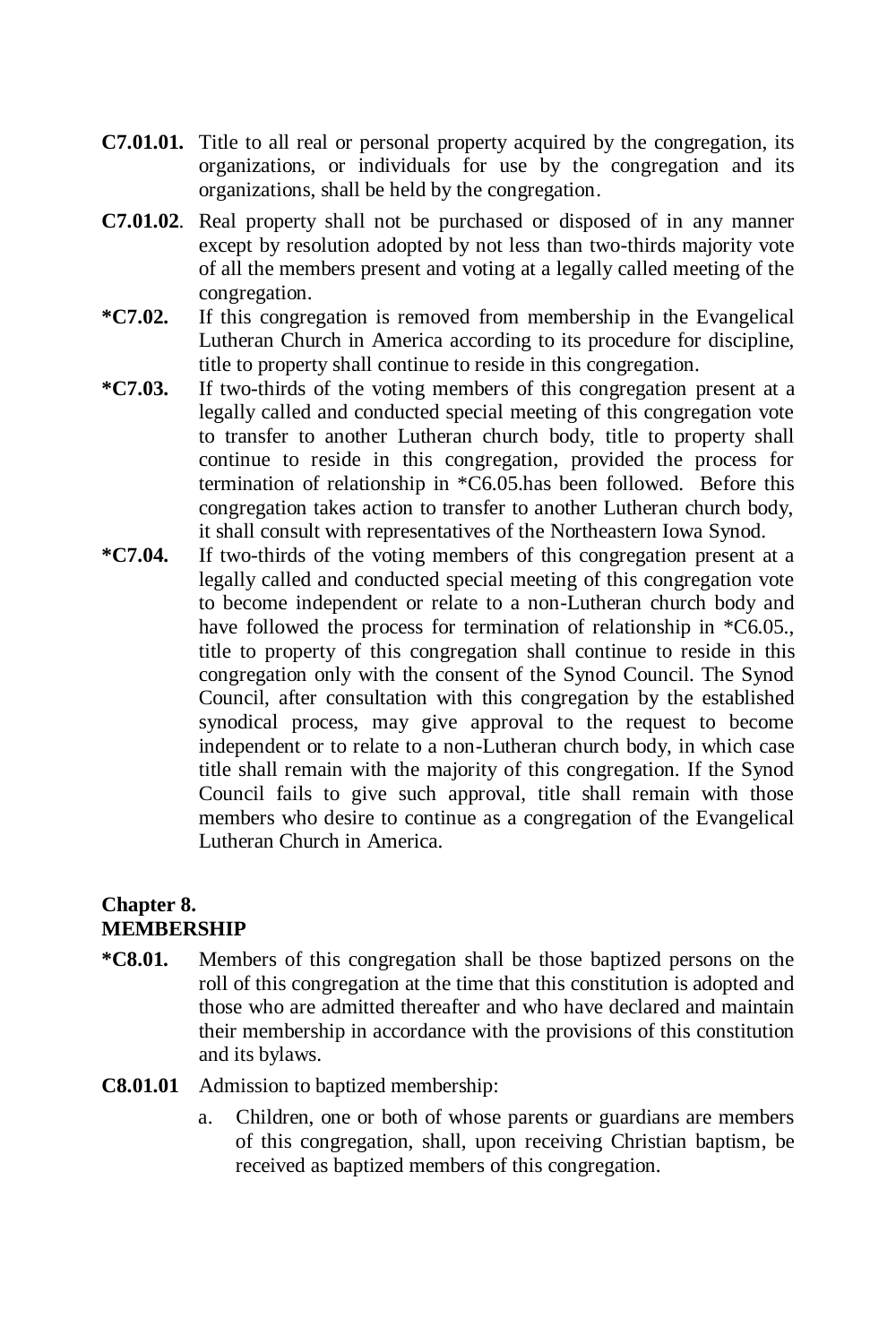- b. Children, neither of whose parents or guardians are members of this congregation, shall upon Christian baptism be duly recorded as a ministerial act performed under the auspices of this congregation, and be received as baptized members of this congregation unless there is understanding that, for good reasons, they will be enrolled as baptized members of another congregation, in which case notice of the baptism shall be sent to the congregation in which the child is to be enrolled as a baptized member.
- c. Children baptized in other Christian congregations shall be received as baptized members of this congregation upon admission of one or both parents or guardians to membership, or by consent of one or both parents or guardians, or by action of the Congregation Council.
- d. Un-baptized adults who have received instruction and have given evidence of having an adequate understanding and acceptance of the teachings of the Word of God as confessed by the Lutheran Church shall, upon confession of faith and Christian baptism be duly recorded as a ministerial act performed under the auspices of this congregation, and be received as baptized members of this congregation.
- **\*C8.02.** Members shall be classified as follows:
	- a. *Baptized* members are those persons who have been received by the Sacrament of Holy Baptism in this congregation, or, having been previously baptized in the name of the Triune God, have been received by certificate of transfer from other Lutheran congregations or by affirmation of faith.
	- b. *Confirmed* members are baptized persons who have been confirmed in this congregation, those who have been received by adult baptism or by transfer as confirmed members from other Lutheran congregations, or baptized persons received by affirmation of faith.
	- c. *Voting* members are confirmed members. Such confirmed members, during the current or preceding calendar year, shall have communed in this congregation and shall have made a contribution of record to this congregation. Members of this congregation who have satisfied these basic standards shall have the privilege of voice and vote at every regular and special meeting of the congregation as well as the other rights and privileges ascribed to voting members by the provisions of this constitution and its bylaws.
	- d. *Associate* members are persons holding membership in other Christian congregations who wish to retain such membership but desire to participate in the life and mission of this congregation. These individuals have all the privileges and duties of membership except voting rights or other rights and privileges ascribed to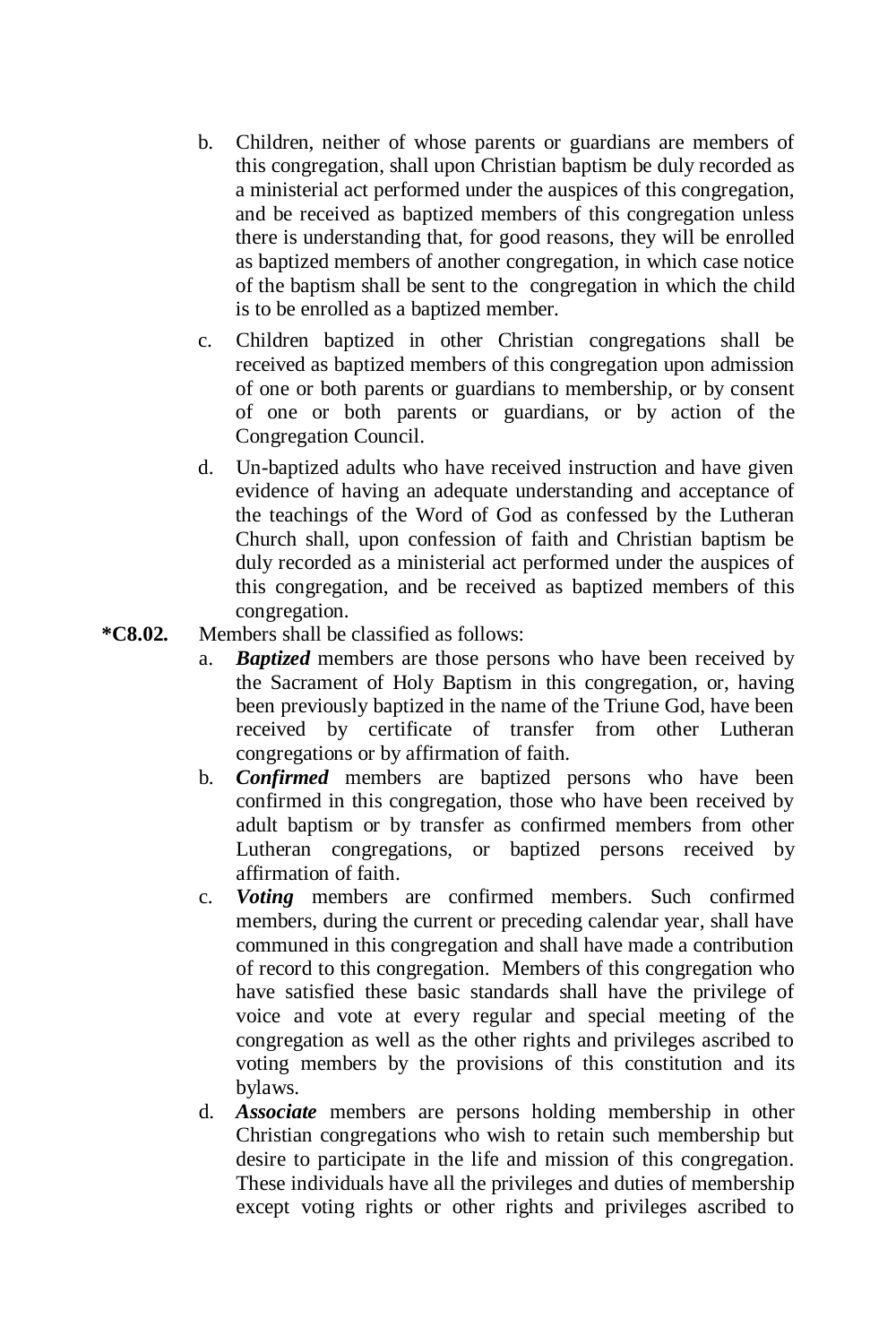voting members by the provisions of this constitution and its bylaws.

- e. *Seasonal* members are voting members of other ELCA congregations who wish to retain such membership but desire to participate in the life and mission of this congregation, including exercising limited voting rights in this congregation. The Congregation Council may grant seasonal membership to such persons provided that this congregation is a member of a synod where the Synod Council has approved seasonal member voting on its territory. Such seasonal members shall have all the privileges and duties of voting members except that:
	- 1) they shall not be eligible for elected office in, or for membership on the Congregation Council or on a call committee of, this congregation;
	- 2) they shall not have the right to vote on any matter concerning or affecting the call or termination of call of any minister of this congregation;
	- 3) they shall not have the right to vote on any matter concerning or affecting the affiliation of this congregation with the ELCA;
	- 4) they shall not be eligible to serve as voting members from this congregation of the Synod Assembly or the Churchwide Assembly;
	- 5) they shall not, even if otherwise permitted by this congregation, vote by proxy or by absentee ballot; and
	- 6) they shall not, within any two calendar month period, exercise voting rights in this congregation and in the congregation where they remain voting members.
- **\*C8.03.** All applications for confirmed membership shall be submitted to and shall require the approval of the Congregation Council.
- **C8.03.01** Admission to confirmed membership:
	- a. Baptized adults, not previously members of the congregation who have received instruction and have given evidence of having adequate understanding and acceptance of the teachings of the Word of God as confessed by the Evangelical Lutheran Church in America shall be admitted to confirmed membership through the rite of confirmation.
	- b. However, adults received as baptized members according to the provisions of section C8.01.01.d of this part of the bylaws shall be recognized as confirmed members, whether or not, at the discretion of the pastor, they have participated in the rite of confirmation.
	- c. Children who are baptized members of the congregation shall be admitted to confirmed membership through participation in the rite of confirmation.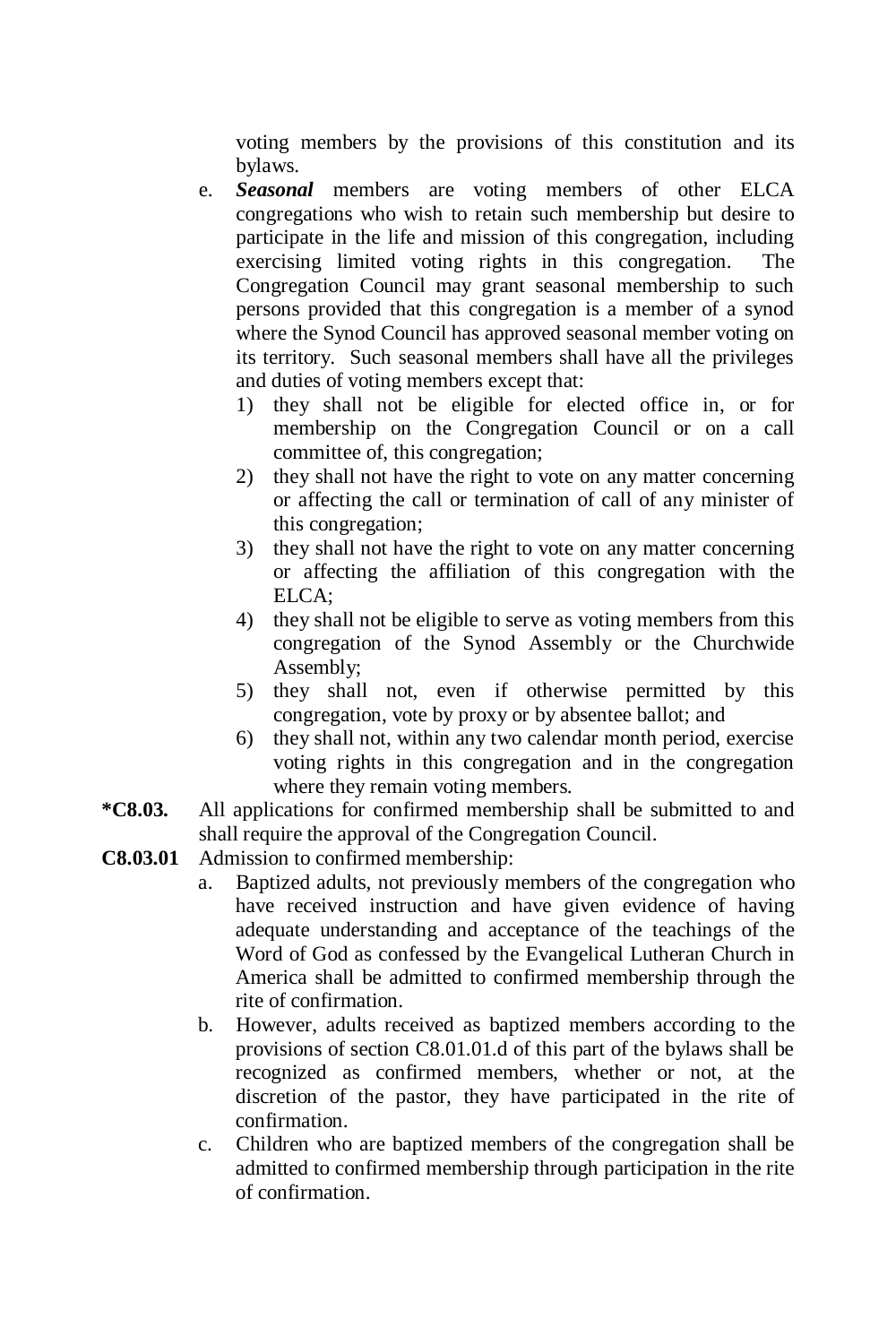- d. Applicants for membership presenting letters of Transfer showing them to be confirmed members in good standing in other Lutheran congregations shall be admitted to confirmed membership upon acceptance of the Letters of Transfer by the Congregational Council and the report of their names to the congregation.
- e. Applicants for membership who present evidence of confirmation in a Lutheran congregation but do not have Letters of Transfer shall be admitted to confirmed membership when the Congregational Council has determined that they meet standards of Christian faith and life indicated in the constitution and bylaws and when they have reaffirmed their faith before the congregation.
- **\*C8.04.** It shall be the privilege and duty of members of this congregation to:
	- a. make regular use of the means of grace, both Word and sacraments;
	- b. live a Christian life in accordance with the Word of God and the teachings of the Lutheran church; and
	- c. support the work of this congregation, the synod, and the churchwide organization of the Evangelical Lutheran Church in America through contributions of their time, abilities, and financial support as biblical stewards.
- **C8.04.01** Participation in the Lord's Supper is by invitation of the Lord, presented through the Church to all who believe in Christ's true presence and in the words, "Given and shed for you for the forgiveness of sin" The sacrament will be offered at least once per month during regular worship services.
- **C8.04.02** Records of participation in Holy Communion may be entered upon the books of the congregation at the discretion of the pastor and Congregational Council.
- **C8.04.03** Instruction in first communion will be provided for persons as young as fifth grade or for adults requesting to commune for the first time.
- **\*C8.05.** Membership in this congregation shall be terminated by any of the following:
	- a. death;
	- b. resignation;
	- c. transfer or release;
	- d. disciplinary action in accordance with ELCA constitutional provision 20.41.and the accompanying bylaws; or
	- e. removal from the roll due to inactivity in accordance with the provisions of this constitution and its bylaws.

Such persons who have been removed from the roll of members shall remain persons for whom the Church has a continuing pastoral concern.

**C8.05.01** a. Members who move away shall be encouraged to transfer their membership. A confirmed member in good standing desiring to change his/her membership to another Lutheran congregation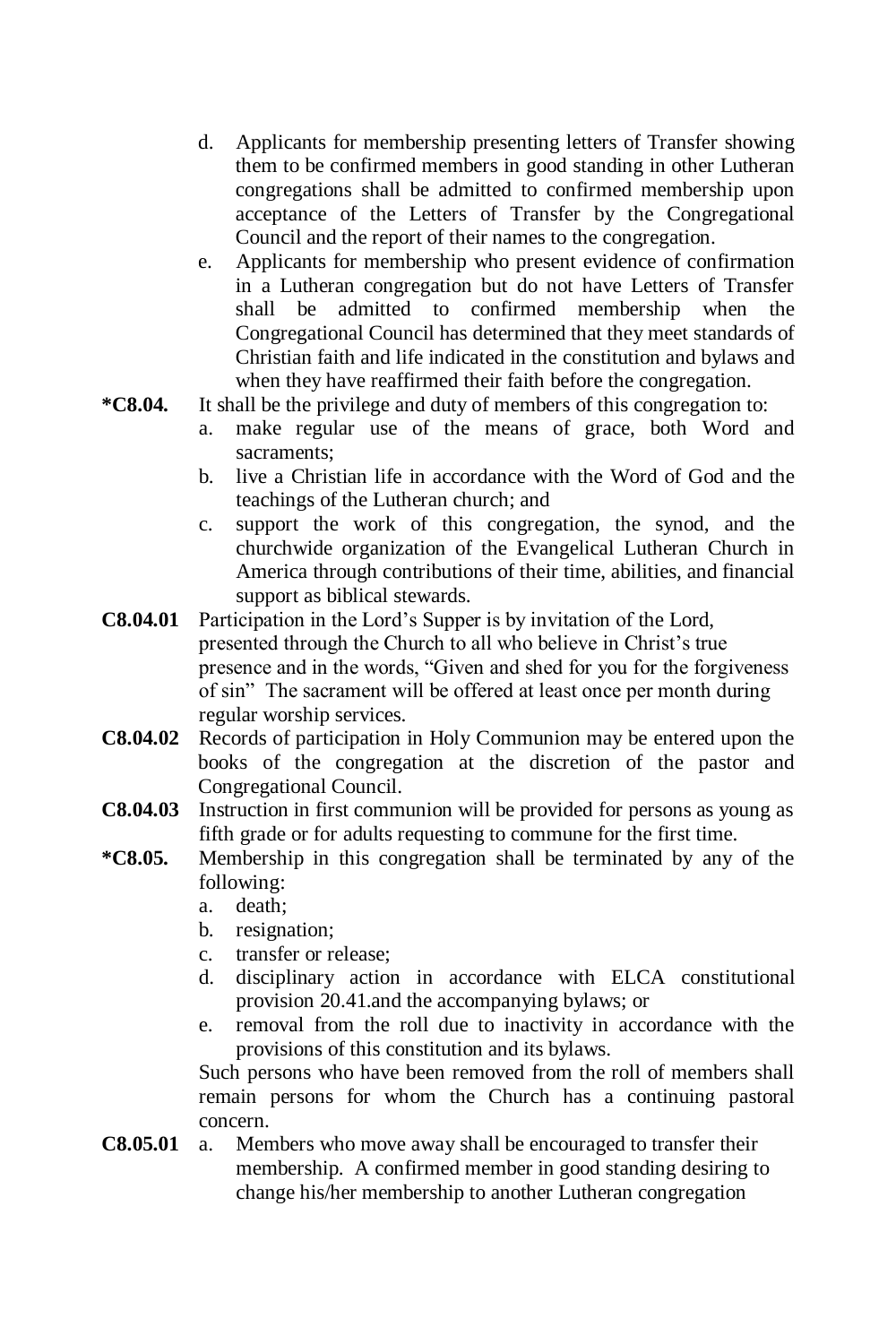shall, upon request, receive a Letter of Transfer.

b. Members who have been dismissed, or who have resigned; and members who have transferred to other Lutheran congregations; or who are definitely known to have become members of other congregations without transfer, have thereby terminated all membership rights. Reinstatements shall be approval of the Congregational Council.

#### **Chapter 9. ROSTERED MINISTER**

- **\*C9.01.** Authority to call a pastor shall be in this congregation by at least a twothirds vote of voting members present and voting at a meeting legally called for that purpose. Before a call is issued, the officers, or a committee elected by this congregation to recommend the call, shall seek the advice and help of the bishop of the synod.
- **\*C9.02.** Only a member of the roster of Ministers of Word and Sacrament of the Evangelical Lutheran Church in America or a candidate for the roster of Ministers of Word and Sacrament who has been recommended for the congregation by the synodical bishop may be called as a pastor of this congregation.
- **\*C9.03.** Consistent with the faith and practice of the Evangelical Lutheran Church in America,
	- a. Every minister of Word and Sacrament shall:
		- 1) preach the Word;
		- 2) administer the sacraments;
		- 3) conduct public worship;
		- 4) provide pastoral care;
		- 5) seek out and encourage qualified persons to prepare for the ministry of the Gospel;
		- 6) impart knowledge of this church and its wider ministry through distribution of its communications and publications;
		- 7) witness to the Kingdom of God in the community, in the nation, and abroad; and
		- 8) speak publicly to the world in solidarity with the poor and oppressed, calling for justice and proclaiming God's love for the world.
	- b. Each pastor with a congregational call shall, within the congregation:
		- 1) offer instruction, confirm, marry, visit the sick and distressed, and bury the dead;
		- 2) relate to all schools and organizations of this congregation;
		- 3) install regularly elected members of the Congregation Council;
		- 4) with the council, administer discipline; and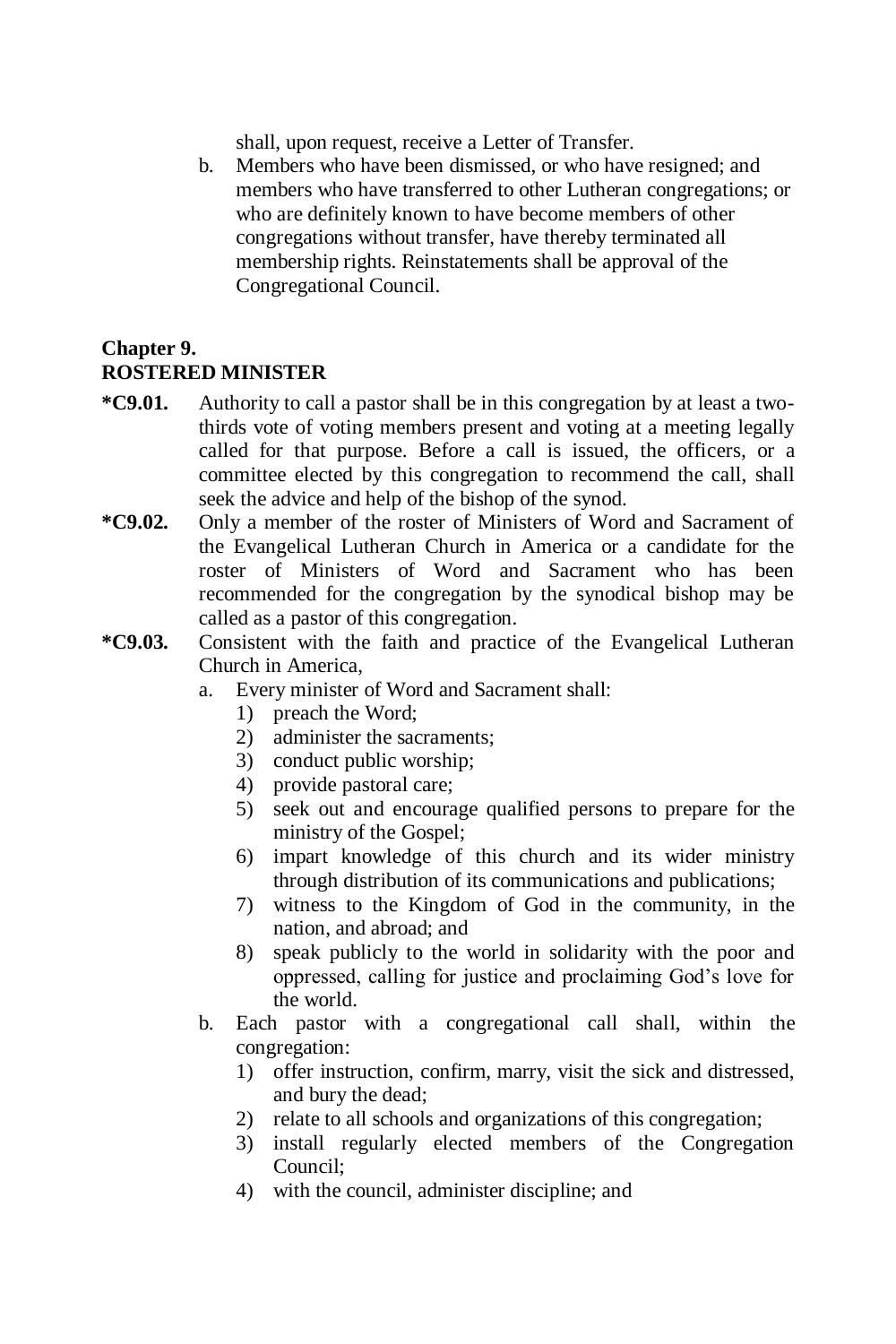- 5) endeavor to increase the support given by the congregation to the work of the ELCA churchwide organization and of the Northeastern Iowa Synod of the ELCA.
- **C9.03.01** The congregation requires that its pastor be loyal to the faith and purpose of the congregation, as stated in Chapters 2 and 4 of this constitution.
- **\*C9.04.** The specific duties of the pastor, compensation, and other matters pertaining to the service of the pastor shall be included in a letter of call, which shall be attested by the bishop of the synod.
- **C9.04.01** When the congregation has voted to call a pastor, it shall issue a letter of Call to the pastor-elect, in a form approved by the Evangelical Lutheran Church in America. It shall be signed by the bishop of the synod. Calls to clergyman/clergywomen to positions of assistance to the pastor shall be issued in consultation with the pastor and in accordance with provisions herein.
- **\*C9.05.** The provisions for termination of the mutual relationship between a minister of Word and Sacrament and this congregation shall be as follows:
	- a. The call of this congregation, when accepted by a pastor, shall constitute a continuing mutual relationship and commitment, which shall be terminated only by death or, following consultation with the synodical bishop, for the following reasons:
		- 1) mutual agreement to terminate the call or the completion of a call for a specific term;
		- 2) resignation of the pastor, which shall become effective, unless otherwise agreed, no later than 30 days after the date on which it was submitted;
		- 3) inability to conduct the pastoral office effectively in the congregation in view of local conditions;
		- 4) physical disability or mental incapacity of the pastor;
		- 5) suspension of the pastor through discipline for more than three months;
		- 6) resignation or removal of the pastor from the roster of Ministers of Word and Sacrament of this church;
		- 7) termination of the relationship between this church and the congregation;
		- 8) dissolution of the congregation or the termination of a parish arrangement; or
		- 9) suspension of the congregation through discipline for more than six months.
	- b. When allegations of physical disability or mental incapacity of the pastor under paragraph a.4) above, or ineffective conduct of the pastoral office under paragraph a.3) above, have come to the attention of the bishop of this synod,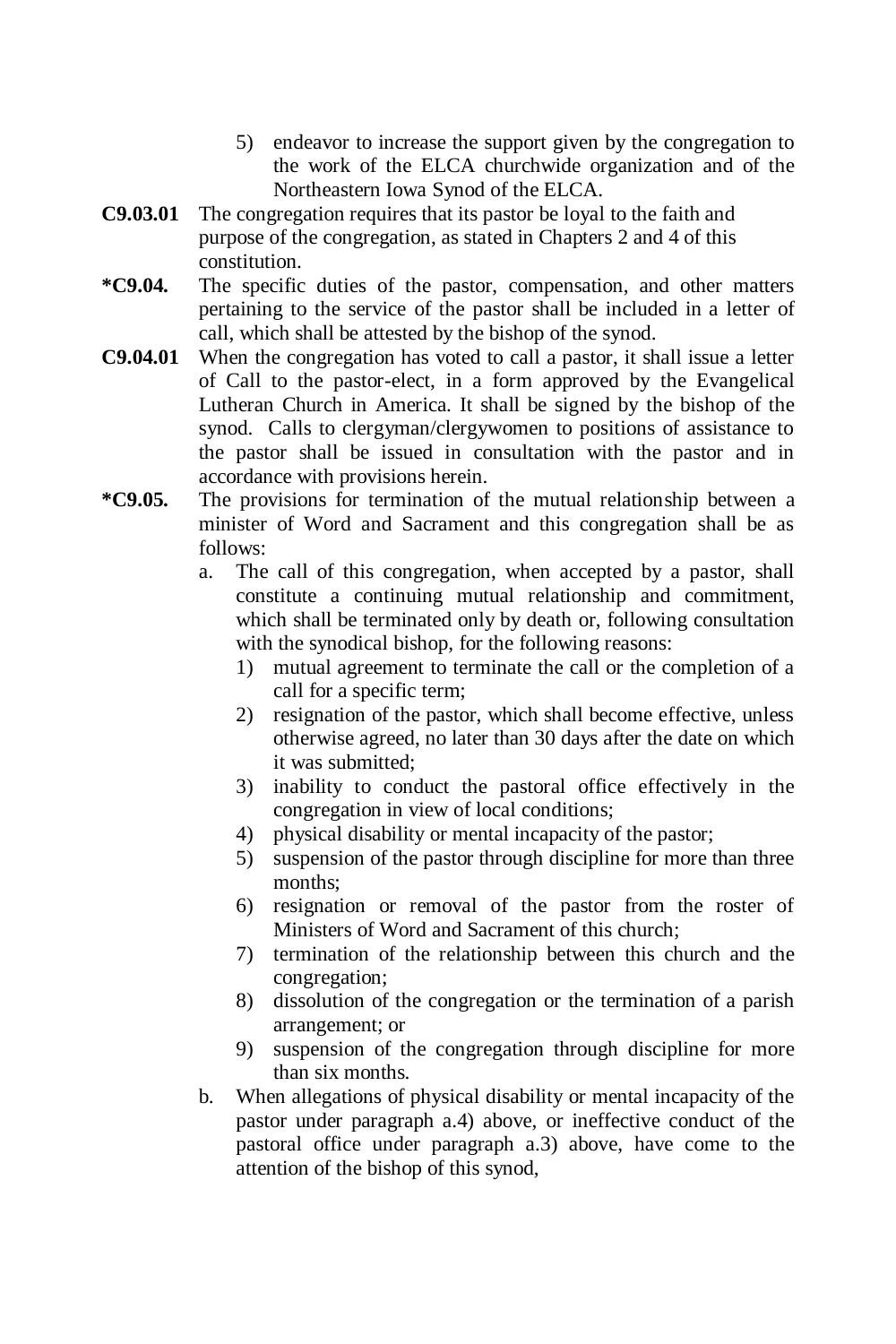- 1) the bishop in his or her sole discretion may investigate such conditions personally together with a committee of two rostered ministers and one layperson, or
- 2) when such allegations have been brought to the synod's attention by an official recital of allegations by the Congregation Council or by a petition signed by at least onethird of the voting members of the congregation, the bishop personally shall investigate such conditions together with a committee of two rostered ministers and one layperson.
- c. In case of alleged physical disability or mental incapacity under paragraph a.4) above, the bishop's committee shall obtain and document competent medical opinion concerning the pastor's condition. When a disability or incapacity is evident to the committee, the bishop of this synod may declare the pastorate vacant. When the pastorate is declared vacant, the Synod Council shall list the pastor on the roster of Ministers of Word and Sacrament as disabled. Upon removal of the disability and the restoration of the pastor to health, the bishop shall take steps to enable the pastor to resume the ministry, either in the congregation last served or in another appropriate call.
- d. In the case of alleged local difficulties that imperil the effective functioning of the congregation under paragraph a.3) above, the bishop's committee shall endeavor to hear from all concerned persons, after which the bishop together with the committee shall present their recommendations first to the pastor and then to the congregation. The recommendations of the bishop's committee must address whether the pastor's call should come to an end and, if so, may suggest appropriate severance arrangements. The committee may also propose other actions that should be undertaken by the congregation and by the pastor, if appropriate. If the pastor and congregation agree to carry out such recommendations, no further action need be taken by the synod.
- e. If either party fails to assent to the recommendations of the bishop's committee concerning the pastor's call, the congregation may dismiss the pastor only at a legally called meeting after consultation with the bishop, either (a) by a two-thirds vote of the voting members present and voting where the bishop and the committee did not recommend termination of the call, or (b) by a majority vote of the voting members present and voting where the bishop and the committee recommended termination of the call.
- f. If, in the course of proceedings described in paragraph c. or paragraph d. above, the bishop's committee concludes that there may be grounds for discipline, the committee shall make recommendations concerning disciplinary action in accordance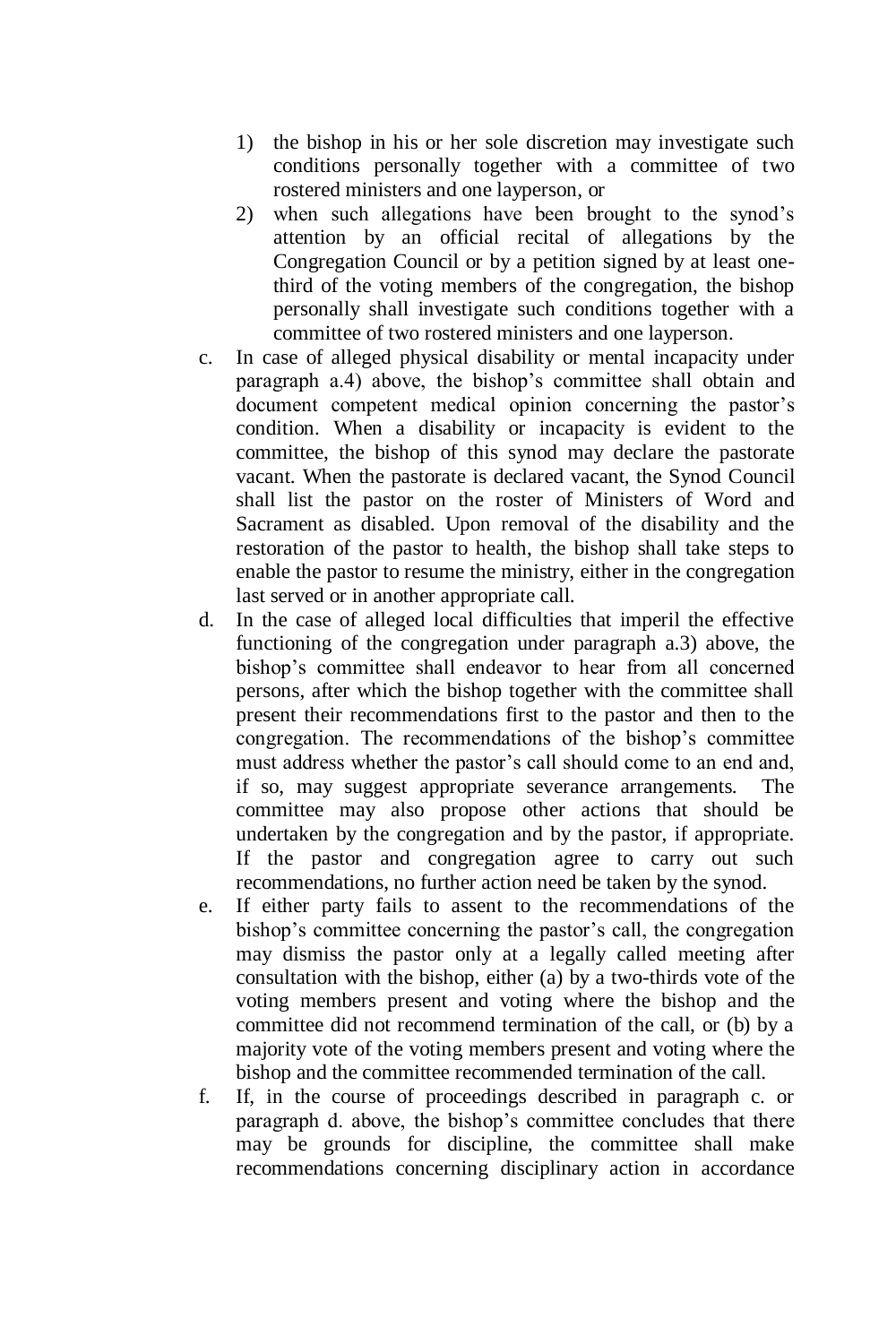with the provisions of this church's constitution, bylaws, and continuing resolutions.

- **C9.05.01** If the pastor receives a call to another congregation, he/she shall consult with this congregation, or at least with the Congregational Council, before coming to a decision. He/She shall thereupon notify this congregation and the synod bishop. When the call is accepted, the pastor shall terminate his/her ministry and transfer to his/her new field of service as quickly as feasible, normally within one month.
- **C9.05.02** A desire for a change in pastorate by either the congregation or pastor shall be brought to the attention of the bishop of the synod, who shall advise in the matter in accordance with this constitution (Chapter 9) and with the established procedures of the Evangelical Lutheran Church in America.
- **\*C9.06.** At a time of pastoral vacancy, an interim pastor shall be appointed by the bishop of the synod with the consent of this congregation or the Congregation Council.
- **\*C9.07.** During the period of service, an interim pastor shall have the rights and duties in the congregation of a regularly called pastor and may delegate the same in part to a supply pastor with the consent of the bishop of the synod and this congregation or Congregation Council. The interim pastor and any rostered minister providing assistance shall refrain from exerting influence in the selection of a pastor. Unless previously agreed upon by the Synod Council, an interim pastor is not available for a regular call to the congregation served.
- **\*C9.08.** This congregation shall make satisfactory settlement of all financial obligations to a former pastor before calling a successor. A pastor shall make satisfactory settlement of all financial obligations to this congregation before beginning service in a call to another congregation or employment in another ministry setting related to the Evangelical Lutheran Church in America.
- **\*C9.09.** When a pastor is called to serve in company with another pastor or pastors, the privileges and responsibilities of each pastor shall be specified in documents to accompany the call and to be drafted in consultation involving the pastors, the Congregation Council, and the bishop of the synod. As occasion requires, the documents may be revised through a similar consultation.
- **\*C9.11.** With the approval of the bishop of the synod, the congregation may depart from \*C9.05.a.and call a pastor for a specific term. Details of such calls shall be in writing setting forth the purpose and conditions involved. Prior to the completion of a term, the bishop or a designated representative of the bishop shall meet with the pastor and representatives of the congregation for a review of the call. Such a call may also be terminated before its expiration in accordance with the provisions of \*C9.05.a.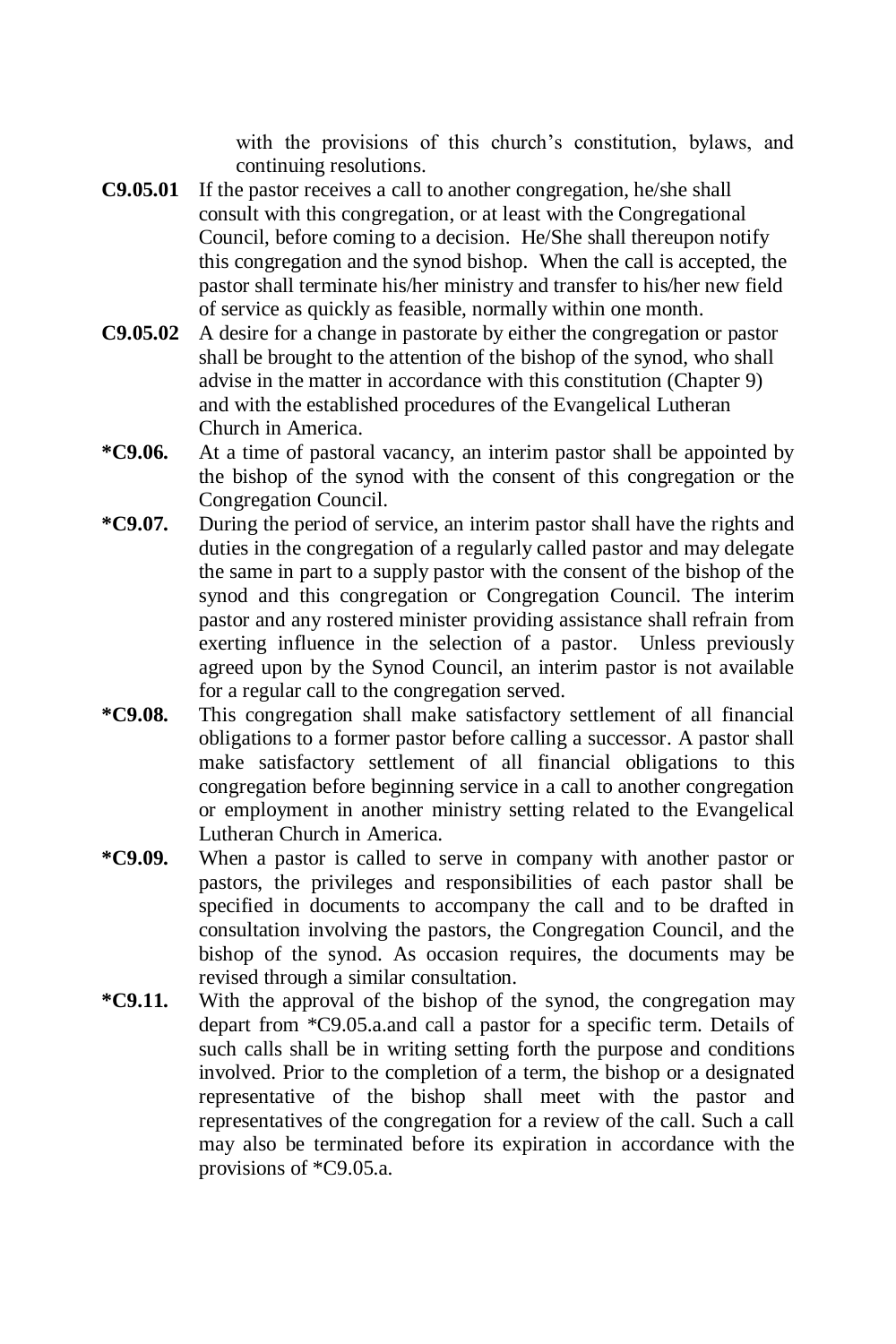- **\*C9.12.** The pastor of this congregation:
	- a. shall keep accurate parochial records of all baptisms, confirmations, marriages, burials, communicants, members received, members dismissed, or members excluded from the congregation;
	- b. shall submit a summary of such statistics annually to the synod; and
	- c. shall become a member of this congregation upon receipt and acceptance of the letter of call. In a parish of multiple congregations, the pastor shall hold membership in one of the congregations.
- **\*C9.13.** The pastor(s) shall submit a report of his or her ministry to the bishop of the synod at least 90 days prior to each regular meeting of the Synod Assembly.
- **\*C9.14.** The parochial records of this congregation shall be maintained by the pastor and shall remain the property of the congregation. The secretary of this congregation shall attest in writing to the bishop of this synod that such records have been placed in his or her hands in good order by a departing pastor before the installation of that pastor in another field of labor or the granting by the synod of retired status to the pastor.
- **C9.15.** Under special circumstances, subject to the approval of the synodical bishop and the concurrence of this congregation, a minister of Word and Sacrament of a church body with which the Evangelical Lutheran Church in America officially has established a relationship of full communion may serve temporarily as pastor of this congregation under a contract between the congregation and the pastor in a form proposed by the synodical bishop and approved by the congregation.
- **\*C9.21.** Authority to call a minister of Word and Service shall be in this congregation by at least a two-thirds vote of voting members present and voting at a meeting legally called for that purpose. Before a call is issued, the officers, or a committee elected by the Congregation Council to recommend the call, shall seek the advice and help of the bishop of the synod.
- **\*C9.22.** Only a member of the roster of Ministers of Word and Service of the Evangelical Lutheran Church in America or a candidate for the roster of Ministers of Word and Service who has been recommended for this congregation by the synodical bishop may be called as a deacon of this congregation.
- **\*C9.23.** Consistent with the faith and practice of the Evangelical Lutheran Church in America, every minister of Word and Service shall:
	- a. Be rooted in the Word of God, for proclamation and service;
	- b. Advocate a prophetic diakonia that commits itself to risk-taking and innovative service on the frontiers of the Church's outreach, giving particular attention to the suffering places in God's world;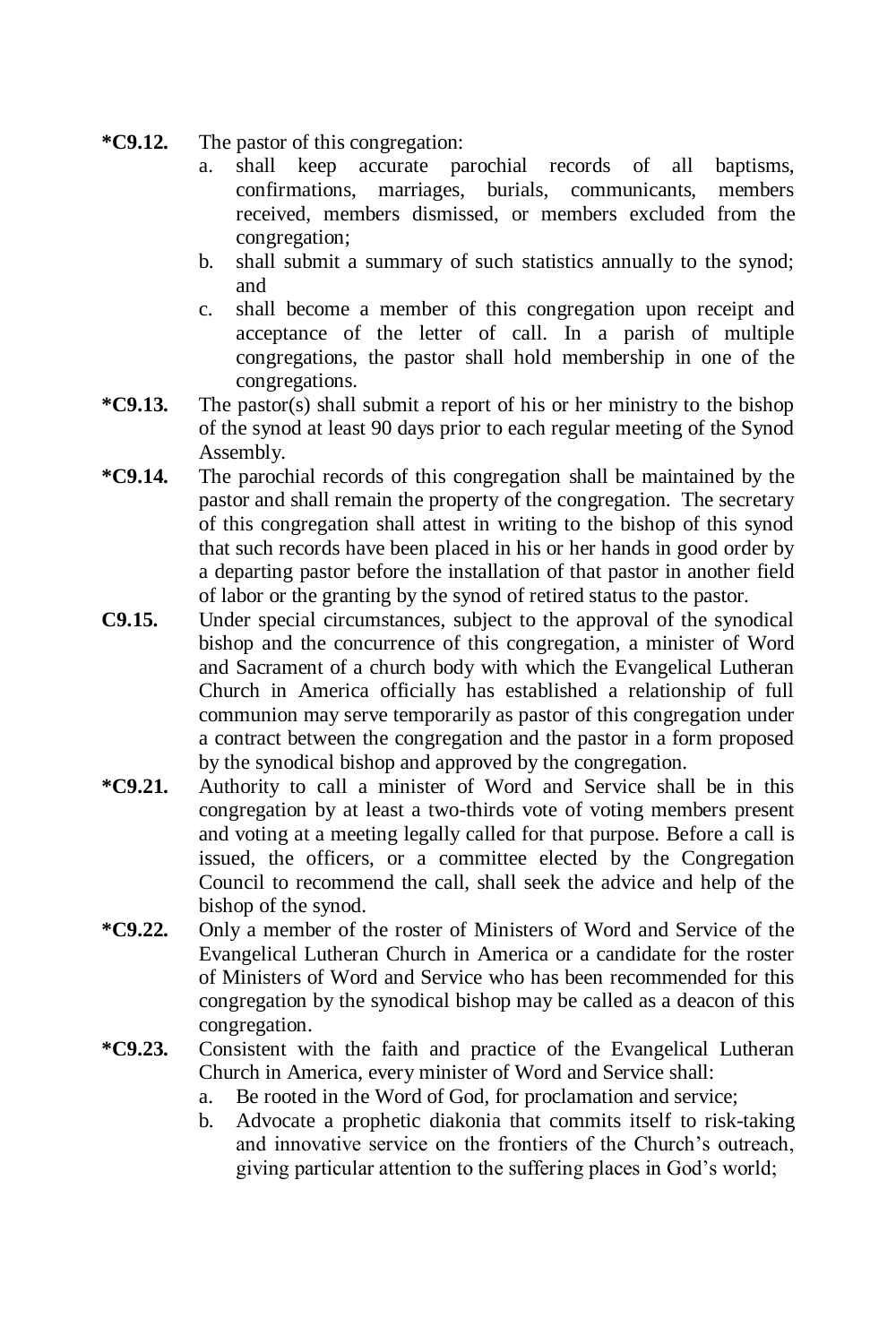- c. Speak publicly to the world in solidarity with the poor and oppressed, calling for justice and proclaiming God's love for the world, witnessing to the realm of God in the community, the nation, and abroad;
- d. Equip the baptized for ministry in God's world that affirms the gifts of all people;
- e. Encourage mutual relationships that invite participation and accompaniment of others in God's mission;
- f. Practice stewardship that respects God's gift of time, talents, and resources;
- g. Be grounded in a gathered community for ongoing diaconal formation;
- h. Share knowledge of the ELCA and its wider ministry of the gospel and advocate for the work of all expressions of this church; and
- i. Identify and encourage qualified persons to prepare for ministry of the gospel.
- **\*C9.24.** The specific duties of the deacon, compensation, and other matters pertaining to the service of the deacon shall be included in a letter of call, which shall be attested by the bishop of the synod.
- **\*C9.25.** The provisions for termination of the mutual relationship between a minister of Word and Service and a congregation shall be as follows:
	- a. The call of this congregation, when accepted by a deacon, shall constitute a continuing mutual relationship and commitment, which shall be terminated only by death or, following consultation with the synodical bishop, for the following reasons:
		- 1) mutual agreement to terminate the call or the completion of a call for a specific term;
		- 2) resignation of the deacon, which shall become effective, unless otherwise agreed, no later than 30 days after the date on which it was submitted;
		- 3) inability to conduct the ministry of Word and Service effectively in this congregation in view of local conditions;
		- 4) physical disability or mental incapacity of the deacon;
		- 5) suspension of the deacon through discipline for more than three months;
		- 6) resignation or removal of the deacon from the roster of Ministers of Word and Service of this church;
		- 7) termination of the relationship between this church and this congregation;
		- 8) dissolution of this congregation or the termination of a parish arrangement; or
		- 9) suspension of this congregation through discipline for more than six months.
	- b. When allegations of physical disability or mental incapacity of the deacon under paragraph a.4) above, or ineffective conduct of the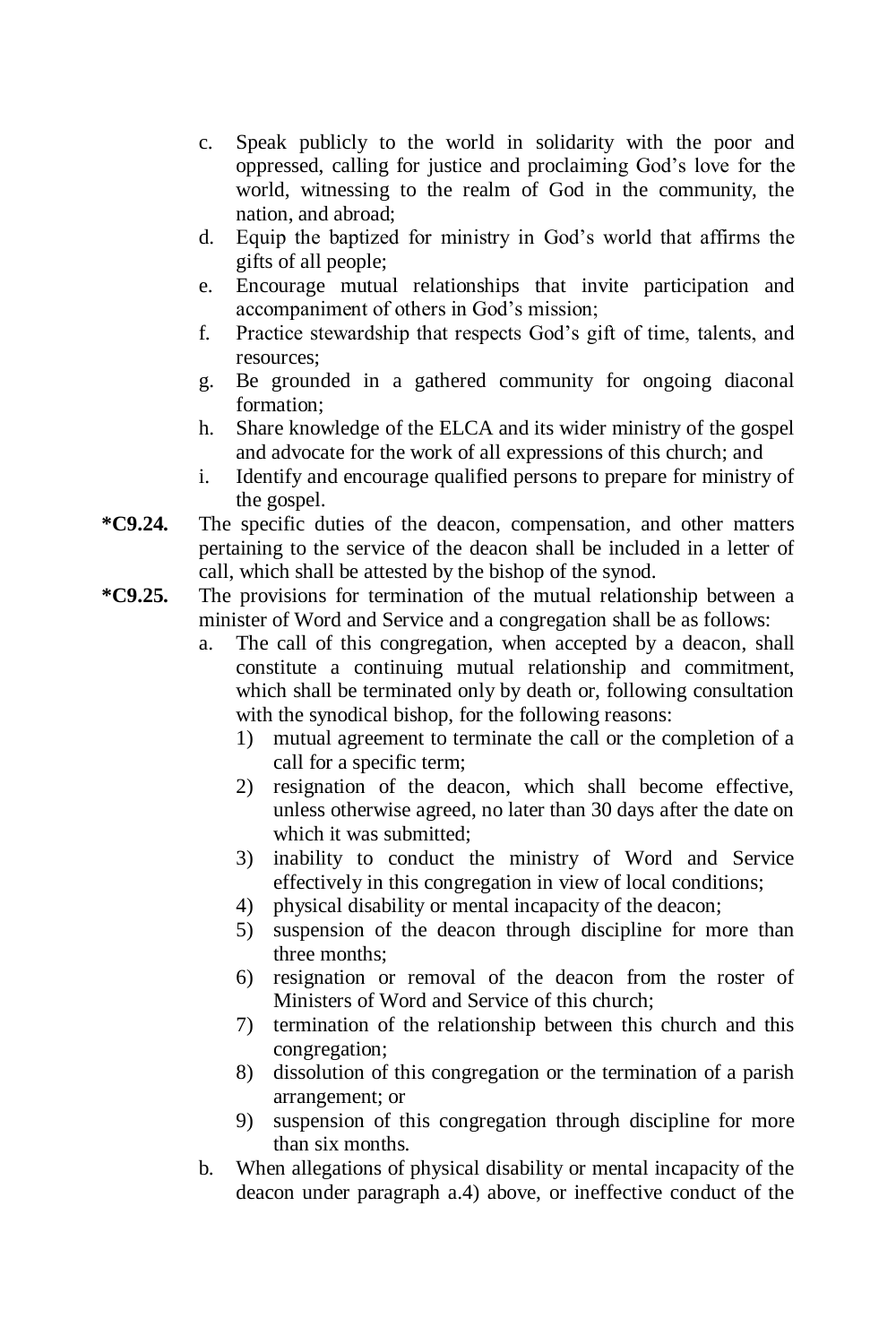office of minister of Word and Service under paragraph a.3) above, have come to the attention of the bishop of this synod,

- 1) the bishop in his or her sole discretion may investigate such conditions personally together with a committee of two rostered ministers and one layperson, or
- 2) when such allegations have been brought to the synod's attention by an official recital of allegations by the Congregation Council or by a petition signed by at least onethird of the voting members of this congregation, the bishop personally shall investigate such conditions together with a committee of two rostered ministers and one layperson.
- c. In case of alleged physical disability or mental incapacity under paragraph a.4) above, the bishop's committee shall obtain and document competent medical opinion concerning the deacon's condition. When a disability or incapacity is evident to the committee, the bishop of this synod may declare the position vacant. When the position is declared vacant, the Synod Council shall list the deacon on the roster of Ministers of Word and Service as disabled. Upon removal of the disability and the restoration of the deacon to health, the bishop shall take steps to enable the deacon to resume the ministry, either in the congregation last served or in another appropriate call.
- d. In the case of alleged local difficulties that imperil the effective functioning of this congregation under paragraph a.3) above, the bishop's committee shall endeavor to hear from all concerned persons, after which the bishop together with the committee shall present their recommendations first to the deacon and then to this congregation. The recommendations of the bishop's committee must address whether the deacon's call should come to an end and, if so, may suggest appropriate severance arrangements. The committee may also propose other actions that should be undertaken by this congregation and by the deacon, if appropriate. If the deacon and congregation agree to carry out such recommendations, no further action need be taken by the synod.
- e. If either party fails to assent to the recommendations of the bishop's committee concerning the deacon's call, this congregation may dismiss the deacon only at a legally called meeting after consultation with the bishop, either (a) by a twothirds vote of the voting members present and voting where the bishop and the committee did not recommend termination of the call, or (b) by a majority vote of the voting members present and voting where the bishop and the committee recommended termination of the call.
- f. If, in the course of proceedings described in paragraph c. or paragraph d. above, the bishop's committee concludes that there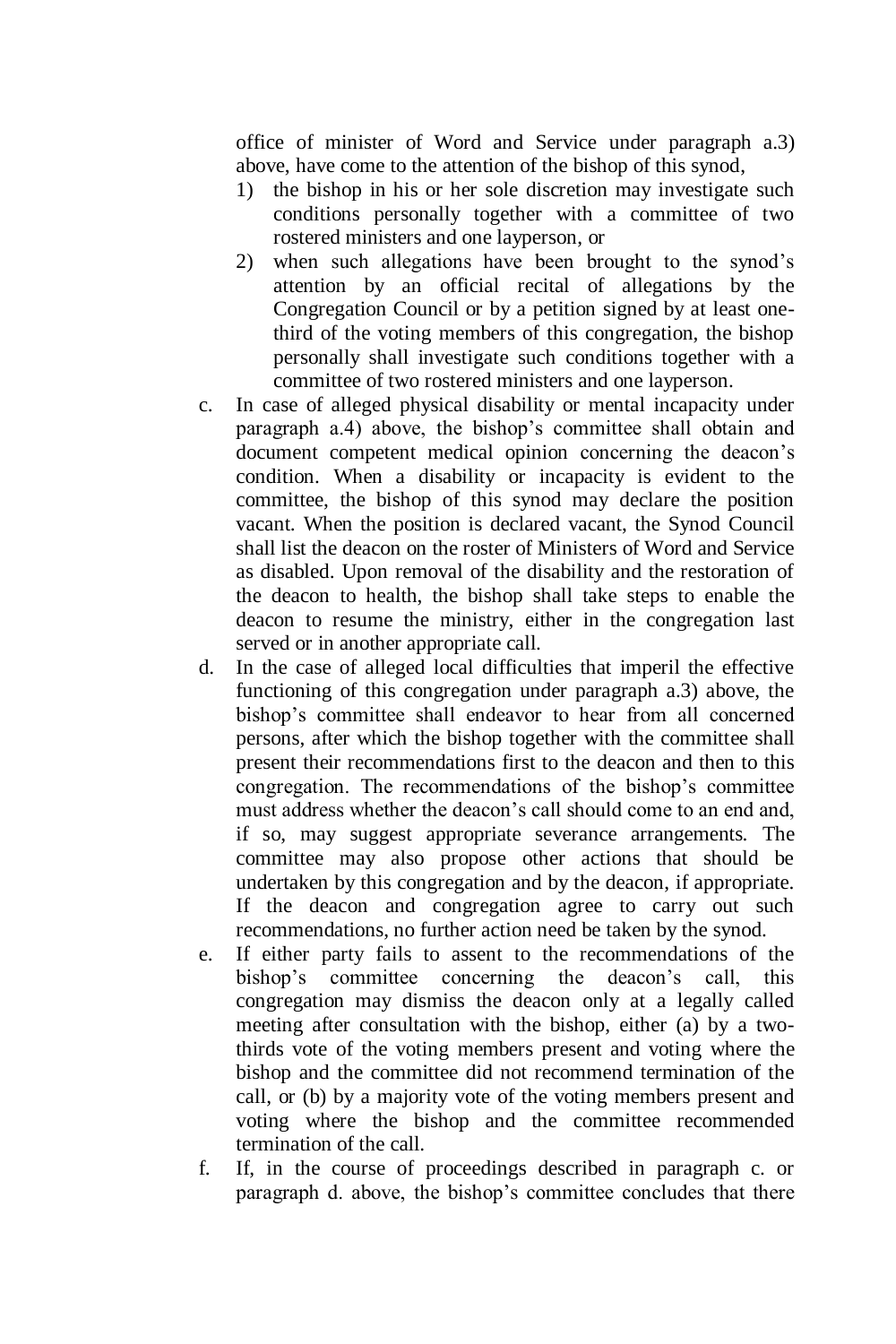may be grounds for discipline, the committee shall make recommendations concerning disciplinary action in accordance with the provisions of this church's constitution, bylaws, and continuing resolutions.

- **\*C9.26.** The deacon shall make satisfactory settlement of all financial obligations to a former congregation before:
	- a. installation in another field of labor, or
	- b. the issuance of a certificate of dismissal or transfer.
- **\*C9.27.** When a deacon is called to serve in company with another rostered minister or other rostered ministers, the privileges and responsibilities of each rostered minister shall be specified in documents to accompany the call and to be drafted in consultation involving the rostered ministers, the Congregation Council, and the bishop of the synod. As occasion requires, the documents may be revised through a similar consultation.
- **\*C9.28.** With the approval of the bishop of the synod, this congregation may depart from \*C9.25.a.and call a deacon for a specific term. Details of such calls shall be in writing setting forth the purpose and conditions involved. Prior to the completion of a term, the bishop or a designated representative of the bishop shall meet with the deacon and representatives of this congregation for a review of the call. Such a call may also be terminated before its expiration in accordance with the provisions of \*C9.25.a.
- **\*C9.29.** The deacon shall become a member of this congregation upon receipt and acceptance of the letter of call. In a parish of multiple congregations, the deacon shall hold membership in one of the congregations.
- **\*C9.31.** The deacon(s) shall submit a report of his or her ministry to the bishop of the synod at least 90 days prior to each regular meeting of the Synod Assembly.

#### **Chapter 10.**

#### **CONGREGATION MEETING**

- **C10.01.** The annual and semi-annual meeting of this congregation shall be held at a time specified in the bylaws.
- **C10.01.01** The Annual Meeting of the congregation shall be held on a Sunday before the third Monday of January and the Semi-Annual Meeting during the second week in July. Notice of such meetings shall be given as provided in the bylaws. For valid reasons the Congregational Council may alter these dates.
- **C10.01.02** Announcement of the time and place of the annual or semi-annual meetings of the congregation shall be made at two public services immediately preceding the meeting, said services to be at least a week apart, and in such publications as the congregation or pastor may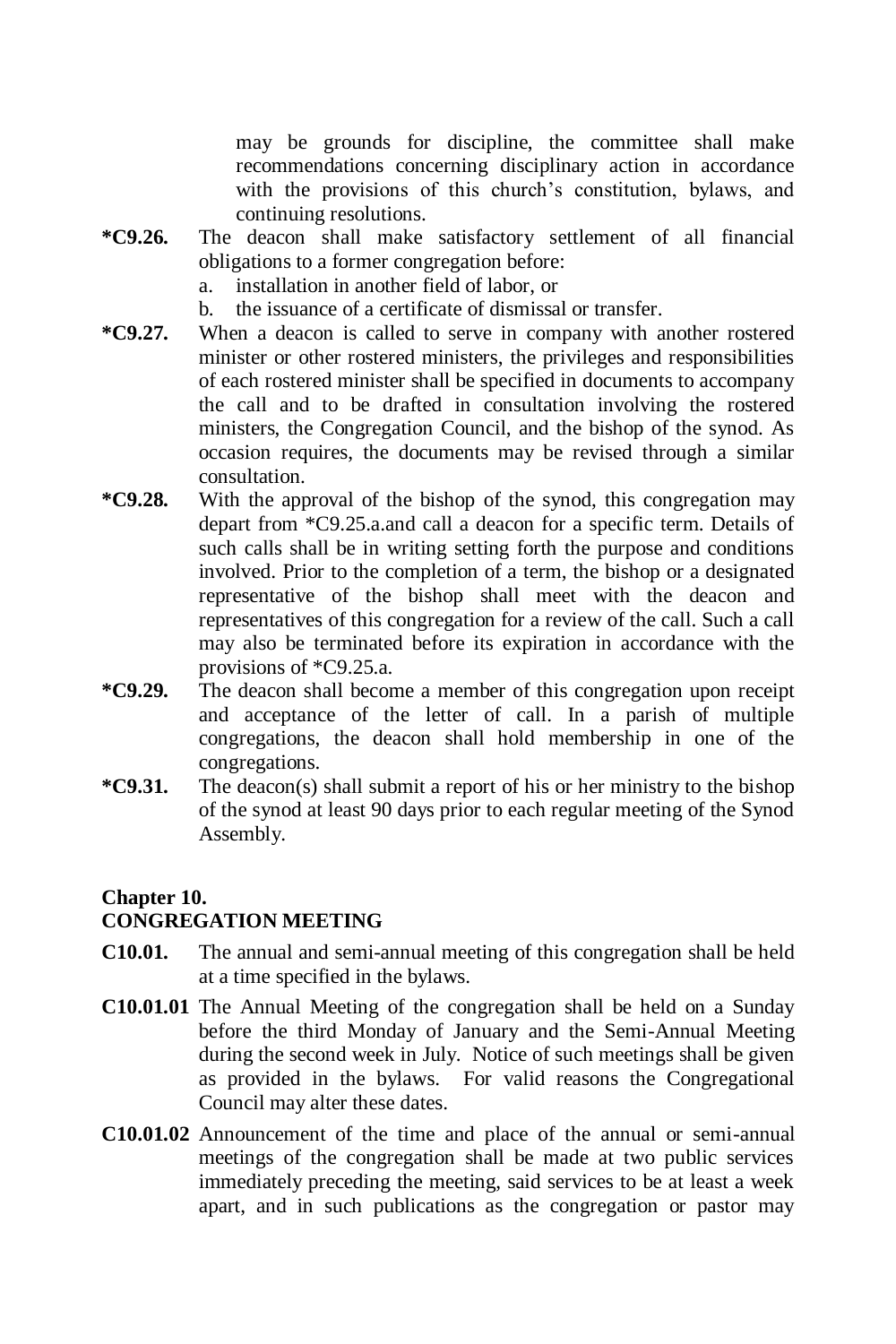periodically issue; or by written notice to the voting members, mailed at least ten days in advance of the meeting.

- **C10.01.03** The current roster of voting, confirmed and baptized members shall be brought up to date prior to each annual meeting.
- **C10.01.04** The order of business at the annual meeting shall be:
	- a. Opening devotions
	- b. Approval of the minutes of the previous meeting
	- c. Reports of the pastor, Congregational Council, Treasurer, etc.
	- d. Elections
	- e. Approval of budget
	- f. Unfinished business
	- g. New business
	- h. Closing prayer

**C10.01.05** In the following cases voting shall be by written ballot:

- a. To elect members of the Congregational Council, if not elected by unanimous ballot.
- b. To adopt or amend the articles of incorporation, constitution, or bylaws of the congregation
- c. To call a pastor or to request his/her resignation
- d. To excommunicate a member from the congregation or to remove a member from office in the congregation
- e. To sever membership in the Evangelical Lutheran Church in America
- f. To dispose of, encumber, or purchase real property
- g. When requested by 25 or more voting members
- **C10.01.06** Except as otherwise provided in the constitution and bylaws, all matters shall be decided by majority vote of those present and voting.
- **C10.01.07** No one shall be declared elected unless receiving a majority of the votes cast.
- **C10.01.08** If more than one ballot is required in an election, a motion shall be in order to limit the balloting after the first ballot, to the three candidates receiving the highest number of votes on the first ballot; and after the second ballot limiting the balloting to the two candidates receiving the highest number of votes.
- **C10.02.** A special Congregation Meeting may be called by the pastor, the Congregation Council, or the president of this congregation, and shall be called by the president of the congregation upon the written request of 10 percent of the voting members. The president of the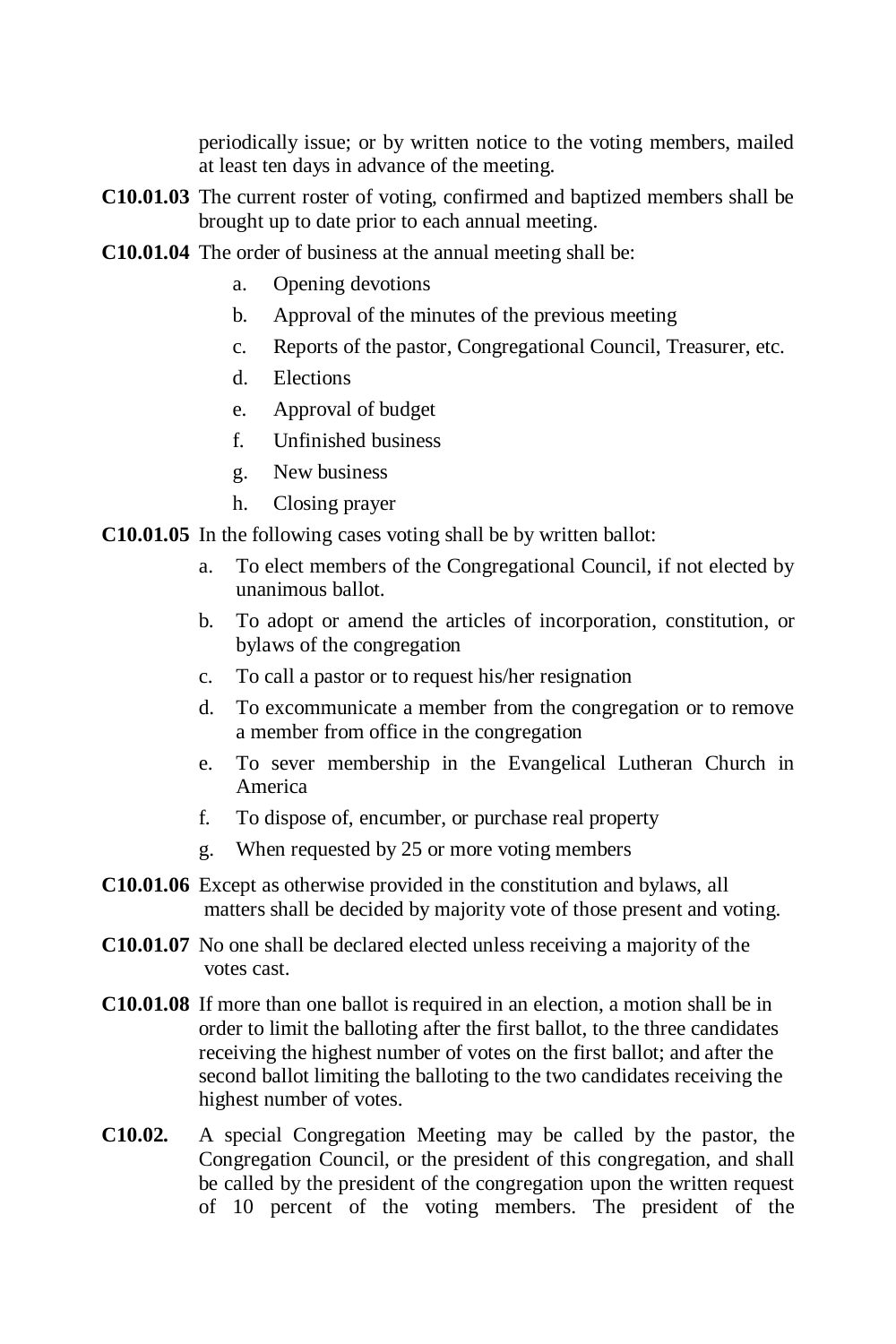Congregation Council shall call a special meeting upon request of the synodical bishop. The call for each special meeting shall specify the purpose for which it is to be held, and no other business shall be transacted.

- **C10.03.** Notice of all meetings of this congregation shall be given at the services of worship on the preceding two consecutive Sundays.
- **C10.04.** 50 of the voting members shall constitute a quorum.
- **C10.05.** Voting by proxy or by absentee ballot shall not be permitted.
- **C10.06.** All actions approved by the congregation shall be by majority vote of those voting members present and voting, except as otherwise provided in this constitution or by state law.
- **C10.07.** *Robert's Rules of Order*, latest edition, shall govern parliamentary procedure of all meetings of this congregation.

#### **Chapter 11. OFFICERS**

- **C11.01.** The officers of this congregation shall be a president, secretary, and treasurer.
	- a. Duties of the officers shall be specified in the bylaws.
	- b. The officers shall be voting members of the congregation.
	- c. Officers of this congregation shall serve similar offices of the Congregation Council and shall be voting members of the Congregation Council.
	- d. If the Congregation Council elects its officers, the president, treasurer, and secretary shall be selected from the elected membership of the Congregation Council. If the treasurer is not selected from the elected membership of the Congregation Council, the treasurer shall have voice but not vote at the meetings of the Congregation Council.
- **C11.02.** The Congregation Council shall elect its officers and they shall be the officers of the congregation. The officers shall be elected by written ballot and shall serve for one year or until their successors are elected. Their terms shall begin at the close of the annual meeting at which they are elected.
- **C11.03.** No officer shall hold more than one office at a time. No elected officer shall be eligible to serve more than two consecutive terms in the same office.

#### **Chapter 12. CONGREGATION COUNCIL**

**C12.01.** The voting membership of the Congregation Council shall consist of six members and officers of the Council. Any voting member of the congregation may be elected, subject only to the limitations of the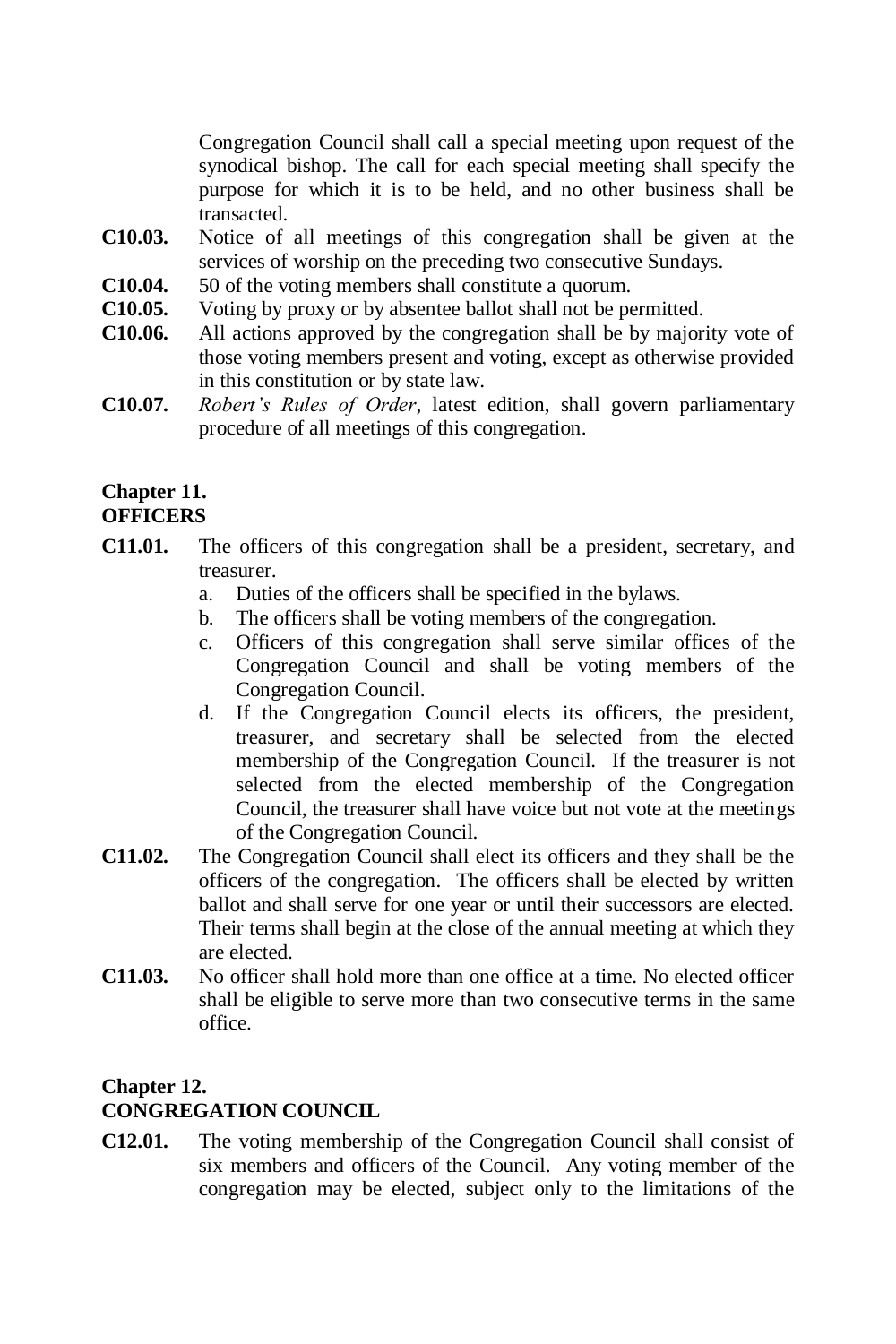length of continuous service permitted in that office. A members place on the Congregation Council shall be declared vacant if the member ceases to be a voting member of this congregation or is absent from three successive regular meetings of the Congregational Council without cause.

- **C12.02.** The members of the Congregation Council except the pastor(s) shall be elected to serve for three years or until their successors are elected. Such members shall be eligible to serve no more than two full terms consecutively. Their terms shall begin at the close of the annual meeting at which they are elected.
- **C12.03.** Should a member's place on the Congregation Council be declared vacant, the Congregation Council shall elect, by majority vote, a successor until the next annual meeting.
- **C12.04.** The Congregation Council shall have general oversight of the life and activities of this congregation, and in particular its worship life, to the end that everything be done in accordance with the Word of God and the faith and practice of the Evangelical Lutheran Church in America. The duties of the Congregation Council shall include the following:
	- a. To lead this congregation in stating its mission, to do long-range planning, to set goals and priorities, and to evaluate its activities in light of its mission and goals.
	- b. To seek to involve all members of this congregation in worship, learning, witness, service, and support.
	- c. To oversee and provide for the administration of this congregation to enable it to fulfill its functions and perform its mission.
	- d. To maintain supportive relationships with the rostered minister(s) and staff and help them annually to evaluate the fulfillment of their calling or employment.
	- e. To be examples individually and corporately of the style of life and ministry expected of all baptized persons.
	- f. To promote a congregational climate of peace and goodwill and, as differences and conflicts arise, to endeavor to foster mutual understanding.
	- g. To arrange for pastoral service during the sickness or absence of the pastor.
	- h. To emphasize partnership with the synod and churchwide organization of the Evangelical Lutheran Church in America as well as cooperation with other congregations, both Lutheran and non-Lutheran, subject to established policies of the synod and the Evangelical Lutheran Church in America.
	- i. To recommend and encourage the use of program resources produced or approved by the Evangelical Lutheran Church in America.
	- j. To seek out and encourage qualified persons to prepare for the ministry of the Gospel.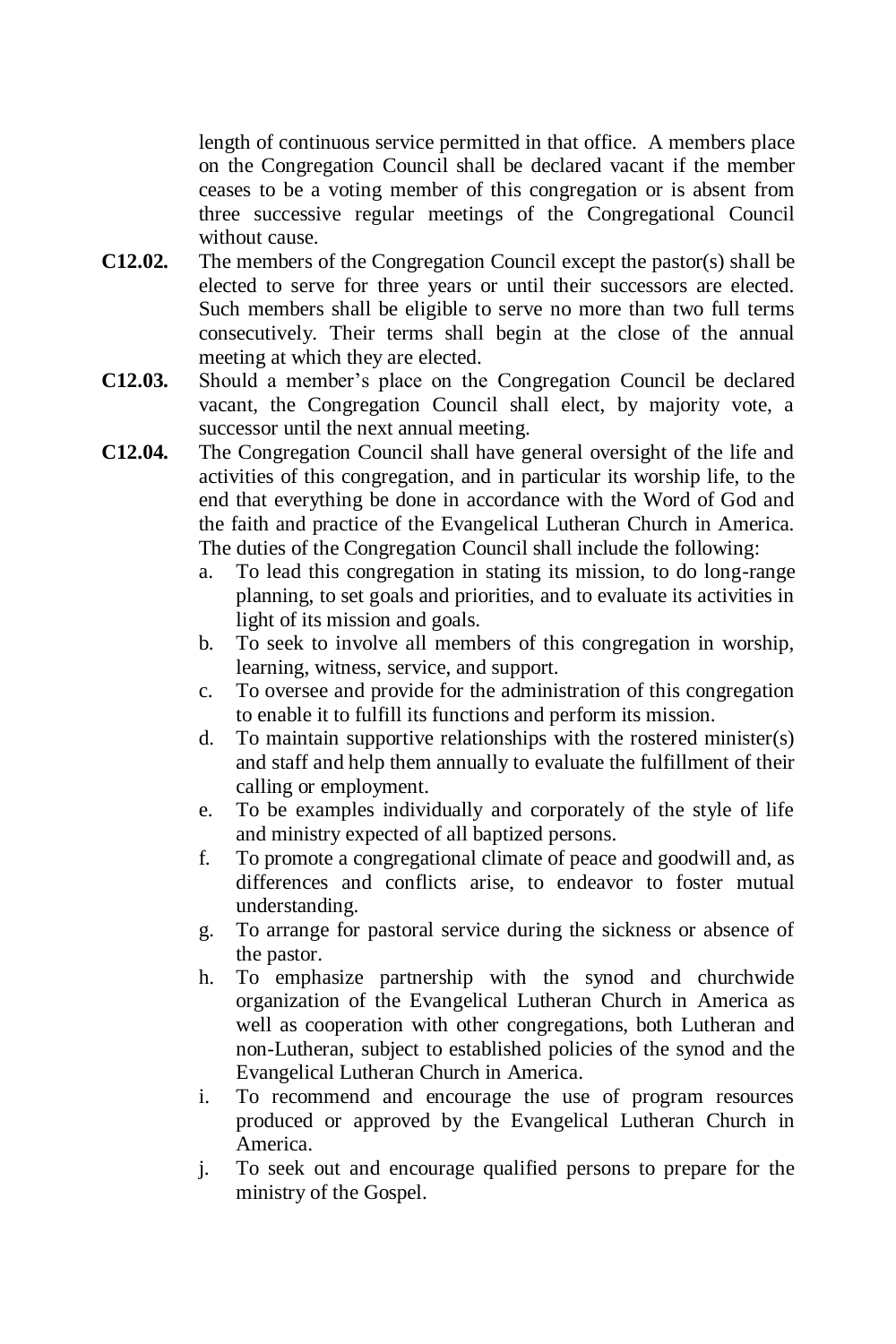#### **C12.04.01** Duties of the Congregational Council

- a. The officers of this congregation shall be Christian examples to other members of the congregation by regularly participating in divine services, by hearing and doing God's Word, and by frequently partaking of the Lord's Supper.
- b. The president shall preside over meetings of the Congregational Council and of the congregation unless the meeting decides otherwise.
- c. The secretary shall keep an accurate record of all the proceedings of the Congregational Council and of the congregation.
- d. The treasurer shall hold in safekeeping all the monies entrusted to him/her, belonging to the congregation. He/She shall keep an accurate record of all monies received and expended and shall report regularly to the Congregational Council and annually to the congregation.
- e. The council shall have the responsibility under the supervision of the pastor to operate the Sunday School and other schools of the congregation, to promote adult education and to develop the youth program in the congregation.
- **C12.05.** The Congregation Council shall be responsible for the financial and property matters of this congregation.
	- a. The Congregation Council shall be the board of trustees of this congregation and, as such, shall be responsible for maintaining and protecting its property and management of its business and fiscal affairs. It shall have the powers and be subject to the obligations that pertain to such boards under the laws of the State of Iowa, except as otherwise provided herein.
	- b. The Congregation Council shall not have the authority to buy or sell real property unless specifically authorized to do so by a meeting of the congregation.
	- c. The Congregation Council shall, as far as possible, operate within the limits of the approved budget of the congregation. Any expenditures in excess of the total voted budget must be approved by the congregation.
	- d. The Congregation Council shall prepare an annual budget for adoption by this congregation and shall supervise the expenditure of funds in accordance therewith following its adoption. The budget shall include this congregation's full indicated share in support of the wider ministry being carried on in partnership with the synod and churchwide organization.
	- e. The Congregation Council shall ascertain that the financial affairs of this congregation are being conducted efficiently, giving particular attention to the prompt payment of all obligations and to the regular forwarding of benevolence monies to the synodical treasurer.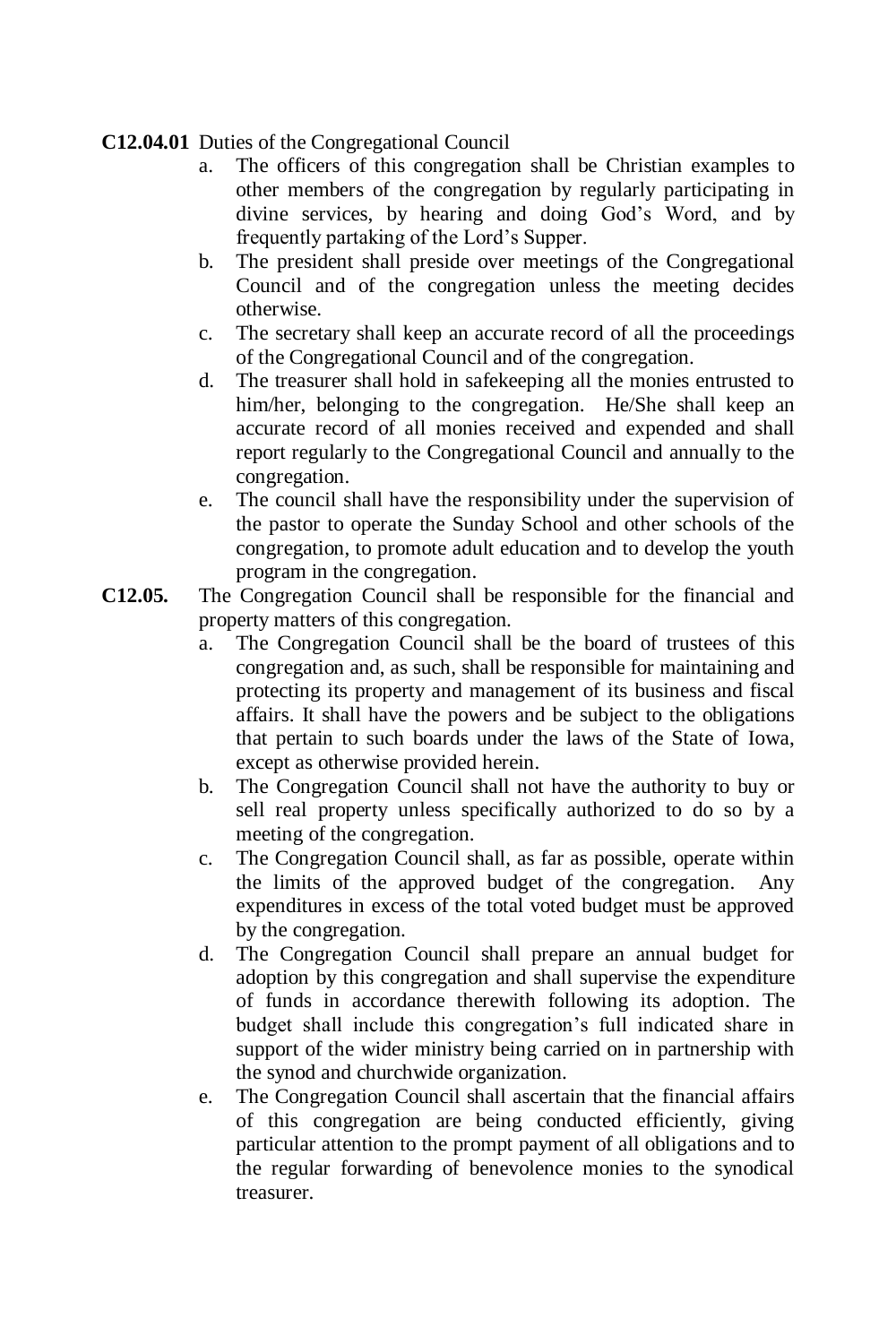- f. The Congregation Council shall be responsible for this congregation's investments and its total insurance program.
- **C12.05.01** Other responsibilities of the Congregational Council:
	- a. The Congregational Council shall be empowered to secure such help as is needed to carry on the work of the congregation, such as organists, choir director, custodian, etc., and shall fix their salaries subject to the congregation's approval of the budget.
	- b. Adjustments in the salary of the pastor shall be the responsibility of the Congregational Council subject to the congregation's approval of the budget.
	- c. Use of property:
		- a. The property of the congregation shall be for the use of the congregation in its normal function as a Lutheran church and shall not be used in any way not in harmony with the purpose of the congregation.
		- b. Buildings which are property of the congregation shall not be lent or rented to any group or individual not affiliated with the Congregation or with the Evangelical Lutheran Church in America unless application for such use has been approved by the Congregational Council by a two-thirds (2/3) majority in the case of a request for regular use.
- **C12.06.** The Congregation Council shall see that the provisions of this constitution, its bylaws, and the continuing resolutions are carried out.
- **C12.07.** The Congregation Council shall provide for an annual review of the membership roster.
- **C12.08.** The Congregation Council shall be responsible for the employment and supervision of the staff of this congregation. Nothing in this provision shall be deemed to affect the congregation's responsibility for the call, terms of call, or termination of call of any employees who are on a roster of this church.
- **C12.09.** The Congregation Council shall submit a comprehensive report to this congregation at the annual meeting.
- **C12.11.** The Congregation Council shall normally meet once a month. Special meetings may be called by the pastor or the president, and shall be called by the president at the request of at least one-half of its members. Notice of each special meeting shall be given to all who are entitled to be present.
- **C12.12.** A quorum for the transaction of business shall consist of a majority of the voting members of the Congregation Council.
- **C12.13.** The Congregation Council and its committees may hold meetings by remote communication, including electronically and by telephone conference and, to the extent permitted by state law, notice of all meetings may be provided electronically.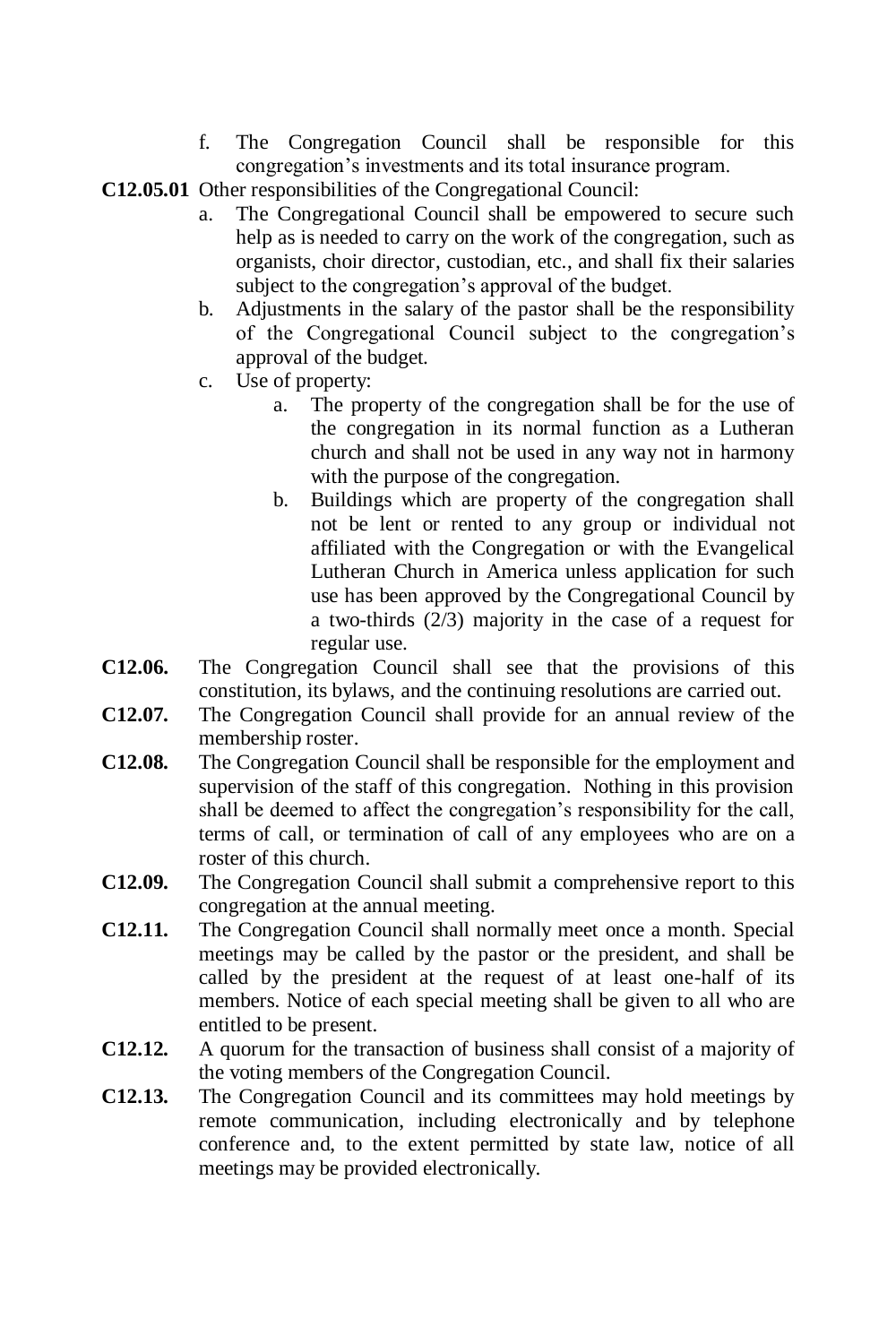#### **Chapter 13.**

#### **CONGREGATION COMMITTEES**

- **C13.01.** The officers of this congregation and the pastor shall constitute the *Executive Committee*.
- **C13.02.** A *Nominating Committee* of five voting members of this congregation, three of whom shall be outgoing members of the Congregation Council and two of whom shall be elected from the floor at the semi-annual meeting.
- **C13.02.01** a. Members of the Nominating Committee shall serve for the year following their election.
	- b. The candidates of the nominating committee shall be made known to the congregation in conjunction with the announcements of the special or annual meeting at which the election is to take place.
	- c. In addition to the candidates submitted by the nominating committee, additional nominations may be made from the floor.
	- d. A vacancy in the congregationally elected membership of the nominating committee shall be filled by action of the Congregational Council.
- **C13.03.** An *Audit Committee* of two voting members shall be elected at the semi-annual meeting from nominations made from the floor. Audit committee members shall not be members of the Congregation Council. Term of office shall be two years, with one member elected each year. Members shall be eligible for re-election. The Audit Committee shall present its report to the annual meeting in writing.
- **C13.04.** *Mutual Ministry Committee(s)* shall be appointed jointly by the president and the rostered minister. (In the absence of a mutual ministry committee, the duties shall be fulfilled by the executive committee.) Term of office shall be two years, with three members to be appointed each successive year.
- **C13.05.** When a pastoral vacancy occurs, a *Call Committee* of six voting members shall be elected. The committee will consist of at least two members representing the Congregation Council and remaining members elected at large from the church membership at a special congregational meeting. Term of office will terminate upon installation of the newly called pastor.
- **C13.06.** A *Memorial Committee* of three voting members shall be appointed by the Congregational Council. One of whom shall be a current Congregational Council member. Term of office for the non-Congregational Council members shall be three years. Members shall be eligible for re-appointment. Responsibilities of the Memorial Committee shall be defined by the Congregational Council.
- **C13.07** Other committees of this congregation may be formed, as the need arises, by decision of the Congregation Council.
- **C13.08.** The pastor of this congregation may be *ex officio* a member of all committees and boards of the congregation.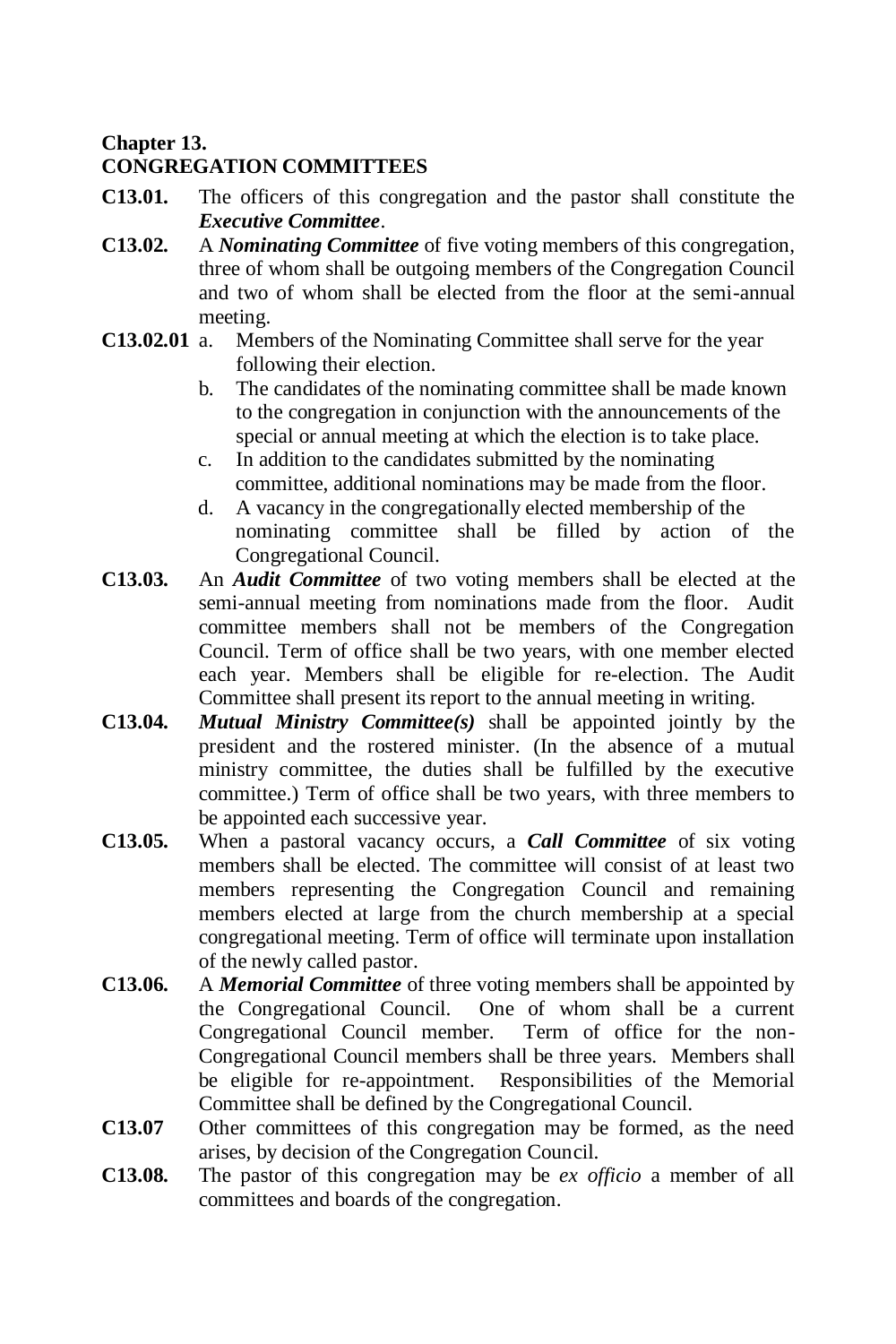#### **Chapter 14. ORGANIZATIONS WITHIN THE CONGREGATION**

- **C14.01.** All organizations within this congregation shall exist to aid it in ministering to the members of this congregation and to all persons who can be reached with the Gospel of Christ. As outgrowths and expressions of this congregation's life, the organizations are subject to its oversight and direction. This congregation at its meeting shall determine their policies, guide their activities, and receive reports concerning their membership, work, and finances.
- **C14.01.A19** All committees and organizations handling funds within the congregation shall submit accounts to the church office prior to the annual meeting for publication in the Annual Report.
- **C14.02.** Special interest groups, other than those of the official organizations of the Evangelical Lutheran Church in America, may be organized only after authorization has been given by the Congregation Council.

#### **Chapter 15. DISCIPLINE OF MEMBERS AND ADJUDICATION**

- **\*C15.01.** Persistent and public denial of the Christian faith, willful or criminal conduct grossly unbecoming a member of the Church of Christ, continual and intentional interference with the ministry of the congregation, or willful and repeated harassment or defamation of member(s) of the congregation is sufficient cause for discipline of a member. Prior to disciplinary action, reconciliation and repentance will be attempted following Matthew 18:15–17, proceeding through these successive steps, as necessary: a) private counsel and admonition by the pastor, b) censure and admonition by the pastor in the presence of two or three witnesses, c) written referral of the matter by the Congregation Council to the vice president of the synod, who will refer it to a consultation panel drawn from the Consultation Committee of the synod, and d) written referral of the matter by the consultation panel to the Committee on Discipline of the synod. If, for any reason, the pastor is unable to administer the admonitions required by paragraphs a. and b. hereof, those steps may be performed by another pastor chosen by the Executive Committee of the Congregation Council.
- **\*C15.02.** The process for discipline of a member of the congregation shall be governed as prescribed by the chapter on discipline in the *Constitution, Bylaws, and Continuing Resolutions of the Evangelical Lutheran Church in America*. If the counseling, censure, and admonitions pursuant to \*C15.01.do not result in repentance and amendment of life, charges against the accused member(s) that are specific and in writing may be prepared by the Congregation Council, signed, and submitted to the vice president of the synod. The vice president shall select from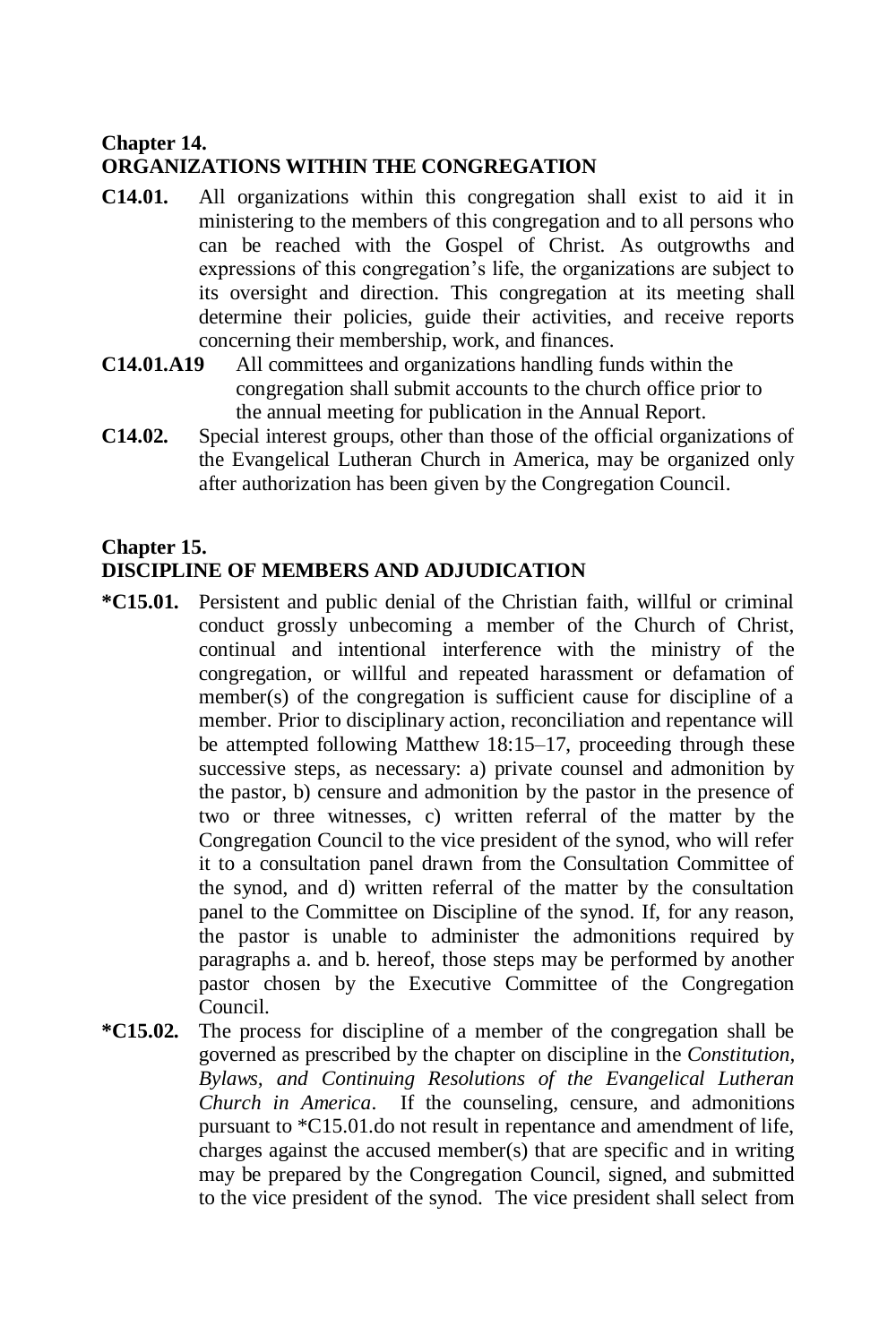the synod's Consultation Committee a panel of five members (three laypersons and two ministers of Word and Sacrament). A copy of the written charges shall be provided to the consultation panel and the accused member(s). The consultation panel, after requesting a written reply to the charges from the accused member(s), shall consider the matter and seek a resolution by means of investigation, consultation, mediation, or whatever other means may seem appropriate. The panel's efforts to reach a mutually agreeable resolution shall continue for no more than 45 days after the matter is submitted to it.

- **\*C15.03.** If the consultation panel fails to resolve the matter, that panel shall refer the case in writing, including the written charges and the accused member's reply, to the Committee on Discipline of the synod for a hearing. A copy of the panel's written referral shall be delivered to the vice president of the synod, the Congregation Council, and the accused member(s) at the same time it is sent to the Committee on Discipline of the synod. The Executive Committee of the Synod Council shall then select six members from the Committee on Discipline to decide the case and shall appoint a member of the Synod Council to preside as nonvoting chair. Those six members, plus the nonvoting chair, comprise the discipline hearing panel for deciding the case. Congregation Council and the accused member(s) are the parties to the case.
- **\*C15.04.** The discipline hearing panel shall commence and conduct the disciplinary hearing in accordance with the provisions governing discipline of congregation members prescribed in the *Constitution, Bylaws, and Continuing Resolutions of the Evangelical Lutheran Church in America.*
- **\*C15.05.** By the vote of at least two-thirds of the members of the discipline hearing panel who are present and voting, one of the following disciplinary sanctions can be imposed:
	- a. suspension from the privileges of congregation membership for a designated period of time;
	- b. suspension from the privileges of congregation membership until the pastor and Congregation Council receive evidence, satisfactory to them, of repentance and amendment of life;
	- c. termination of membership in the congregation; or
	- d. termination of membership in the congregation and exclusion from the church property and from all congregation activities.
- **\*C15.06.** The written decision of the discipline hearing panel shall be sent to the vice president of the synod, the accused member(s), and the Congregation Council as required by the *Constitution, Bylaws, and Continuing Resolutions of the Evangelical Lutheran Church in America*. The decision of the discipline hearing panel shall be implemented by the Congregation Council and recorded in the minutes of the next council meeting.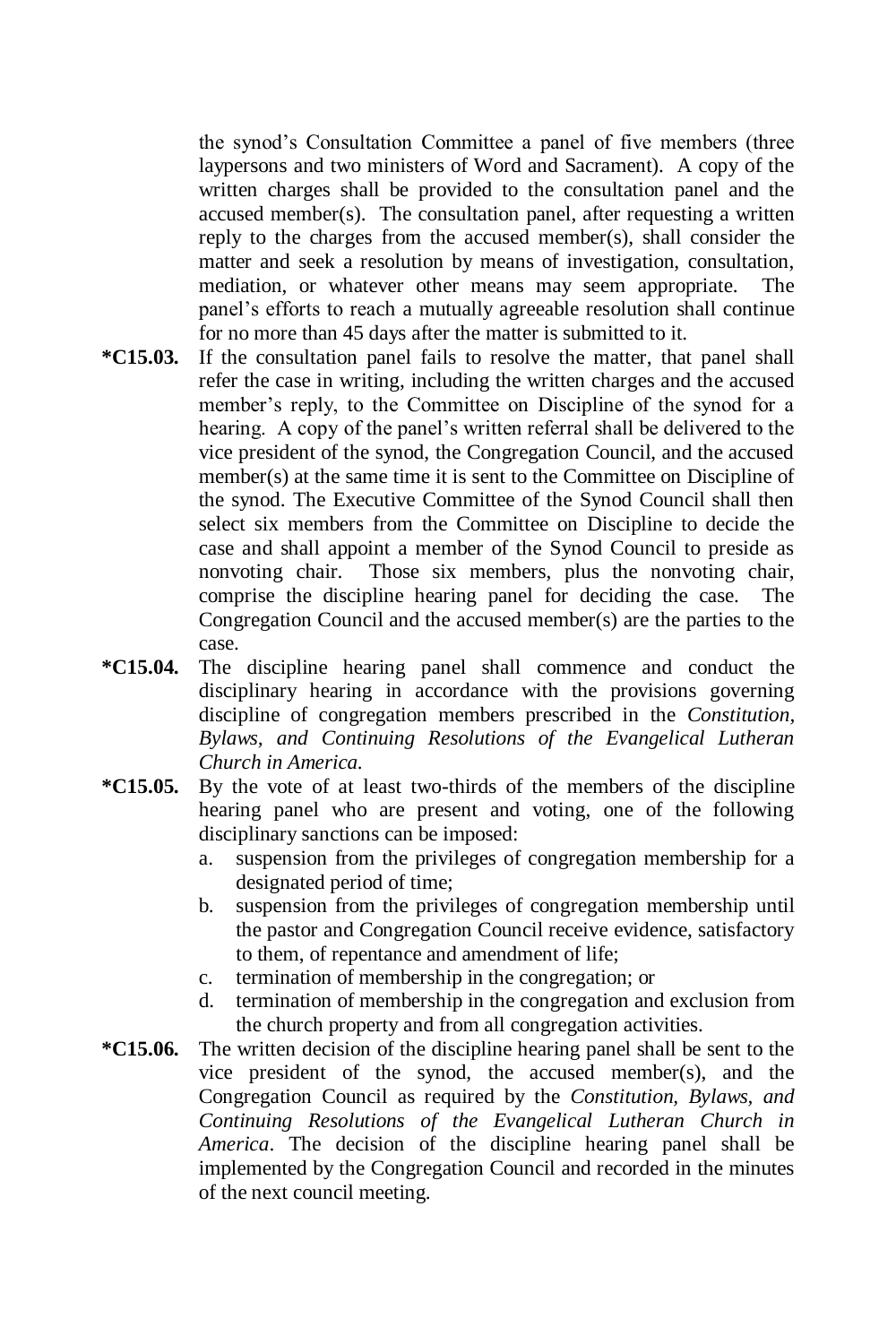**\*C15.07.** No member of the congregation shall be subject to discipline a second time for offenses that a discipline hearing panel has heard previously and decided pursuant to this chapter.

#### **\*C15.10. Adjudication**

**\*C15.11.** When there is disagreement among factions within this congregation on a substantive issue that cannot be resolved by the parties, members of this congregation shall have access to the synodical bishop for consultation after informing the chair of the Congregation Council of their intent. If the consultation fails to resolve the issue(s), the Consultation Committee of the synod shall consider the matter. If the Consultation Committee of the synod shall fail to resolve the issue(s), the matter shall be referred to the Synod Council, whose decision shall be final.

#### **Chapter 16. AMENDMENTS**

- **\*C16.01.** Unless provision \*C16.04. is applicable, those sections of this constitution that are not required, in accord with the *Model Constitution for Congregations of the Evangelical Lutheran Church in America*, may be amended in the following manner. Amendments may be proposed by at least 25 voting members or by the Congregation Council. Proposals must be filed in writing with the Congregation Council 60 days before formal consideration by this congregation at a regular or special Congregation Meeting called for that purpose. The Congregation Council shall notify the congregation's members of the proposal together with the council's recommendations at least 30 days in advance of the meeting. Notification may take place by mail or electronic means, as permitted by state law.
- **\*C16.02.** An amendment to this constitution, proposed under \*C16.01.shall:
	- a. be approved at a legally called Congregation Meeting according to this constitution by a majority vote of those voting members present and voting;
	- b. be ratified without change at the next annual meeting by a twothirds vote of those voting members present and voting; and
	- c. have the effective date included in the resolution and noted in the constitution.
- **\*C16.03.** Any amendments to this constitution that result from the processes provided in \*C16.01.and \*C16.02.shall be sent by the secretary of this congregation to the synod. The synod shall notify the congregation of its decision to approve or disapprove the proposed changes; the changes shall go into effect upon notification that the synod has approved them.
- **\*C16.04.** This constitution may be amended to bring any section into conformity with a section or sections, either required or not required, of the *Model*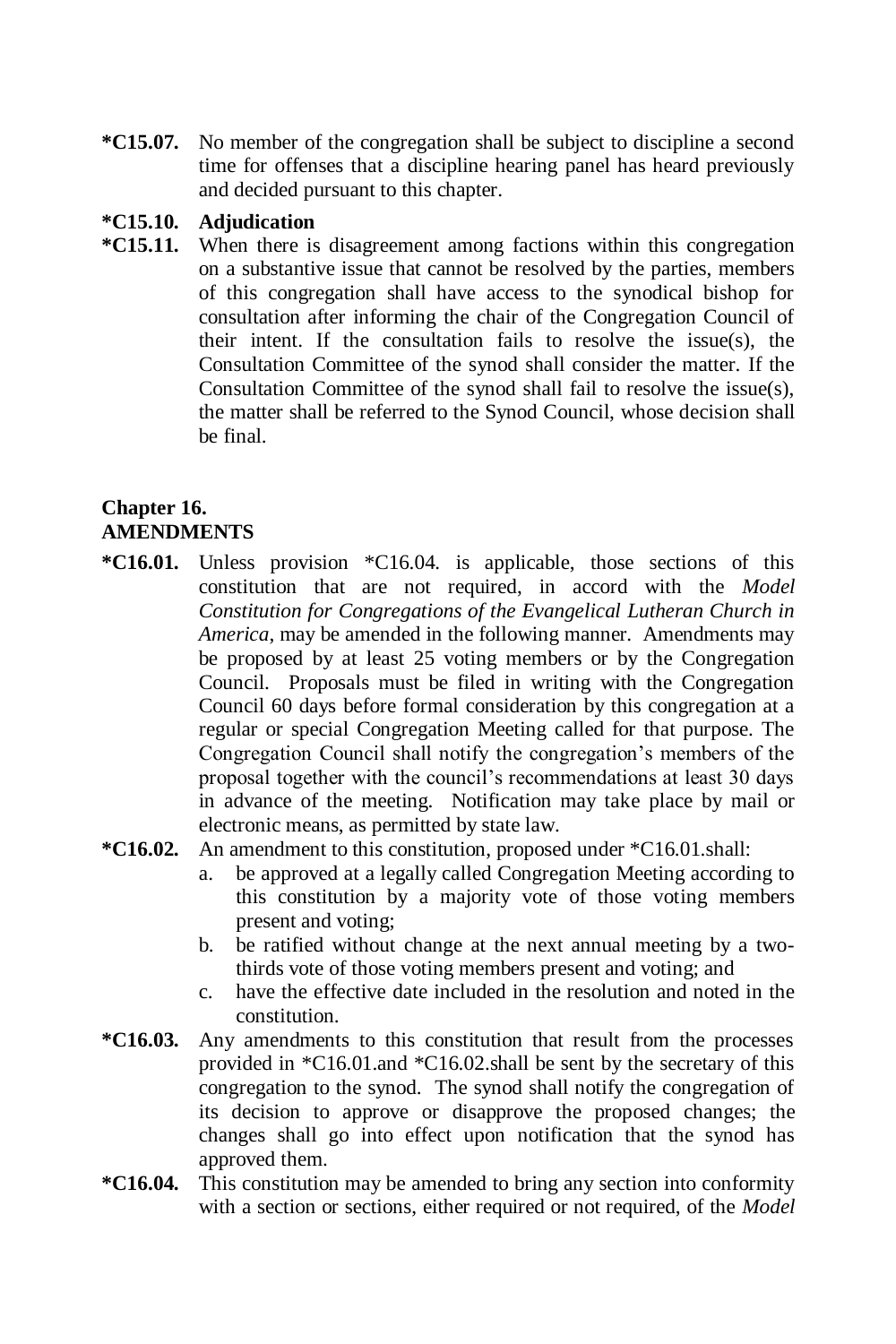*Constitution for Congregations of the Evangelical Lutheran Church in America* as most recently amended by the Churchwide Assembly. Such amendments may be approved by a majority vote of those voting members present and voting at any legally called meeting of the congregation without presentation at a prior meeting of the congregation, provided that the Congregation Council has submitted by mail or electronic means, as permitted by state law, notice to the congregation of such an amendment or amendments, together with the council's recommendations, at least 30 days prior to the meeting. Upon the request of at least two (2) voting members of the congregation, the Congregation Council shall submit such notice. Following the adoption of an amendment, the secretary of the congregation shall submit a copy thereof to the synod. Such provisions shall become effective immediately following a vote of approval.

#### **Chapter 17. BYLAWS**

- **\*C17.01.** This congregation may adopt bylaws. No bylaw may conflict with this constitution.
- **\*C17.02.** Bylaws may be adopted or amended at any legally called meeting of this congregation with a quorum present by a two-thirds vote of those voting members present and voting.
- **\*C17.03.** Changes to the bylaws may be proposed by any voting member, provided that such additions or amendments be submitted in writing to the Congregation Council at least 60 days before a regular or special Congregation Meeting called for that purpose. The Congregation Council shall notify the congregation's members of the proposal with the council's recommendations at least 30 days in advance of the Congregation Meeting. Notification may take place by mail or electronic means, as permitted by state law.
- **\*C17.04.** Approved changes to the bylaws shall be sent by the secretary of this congregation to the synod.

#### **Chapter 18.**

#### **CONTINUING RESOLUTIONS**

- **\*C18.01.** The congregation in a legally called meeting or the Congregation Council may enact continuing resolutions. Such continuing resolutions may not conflict with the constitution or bylaws of this congregation.
- **\*C18.02.** Continuing resolutions shall be enacted or amended by a majority vote of a meeting of the congregation or a two-thirds vote of all voting members of the Congregation Council.